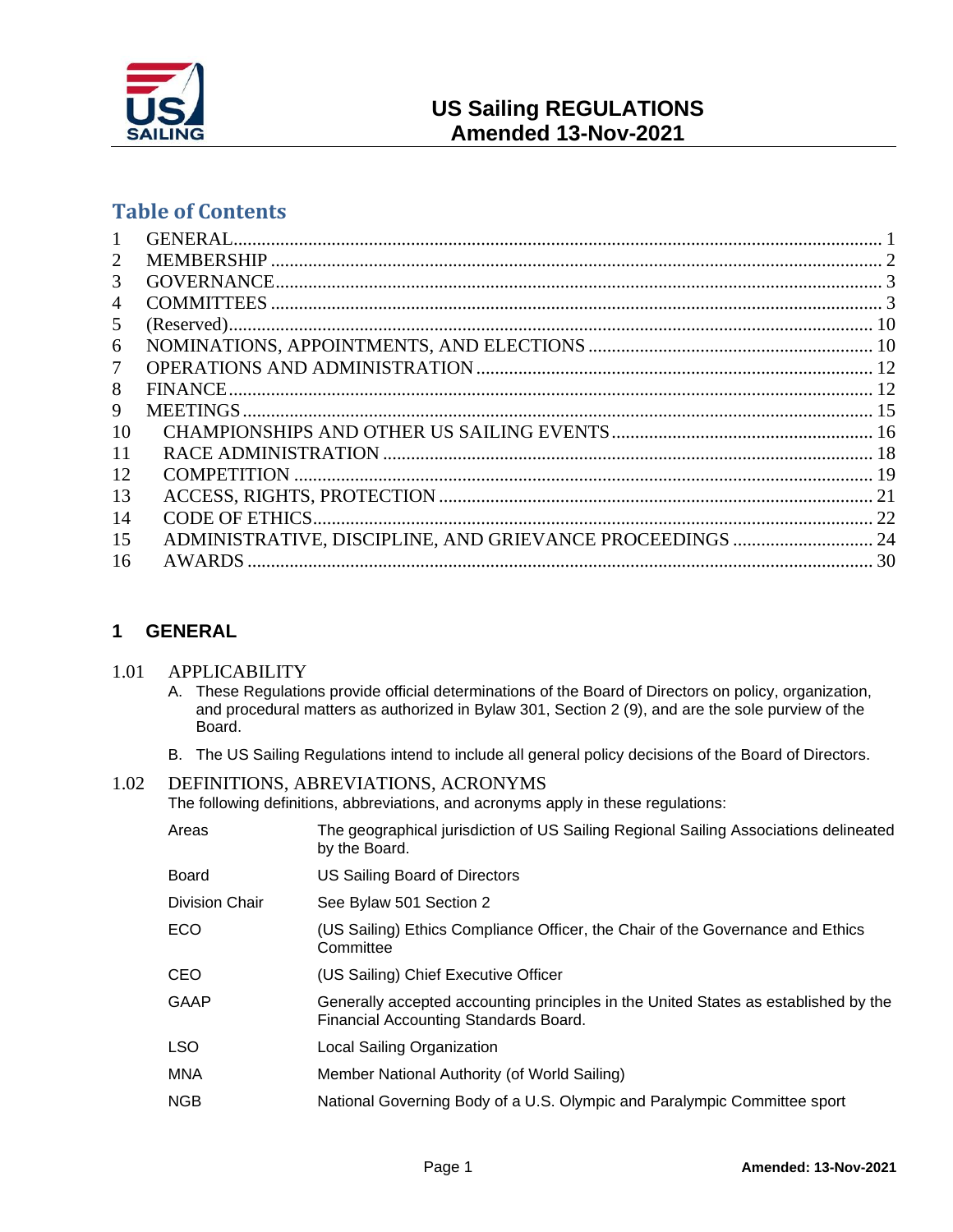

| Office                    | A designation for a group of committees within a division served by common staff<br>support.                                                                                                                                                                                                                                                                                                                                                                                                                                                                                                                                                                                                                                                                                                                                                                                                                                                                                                                                                                                                                                                                                                                                                                                                                                                                                               |
|---------------------------|--------------------------------------------------------------------------------------------------------------------------------------------------------------------------------------------------------------------------------------------------------------------------------------------------------------------------------------------------------------------------------------------------------------------------------------------------------------------------------------------------------------------------------------------------------------------------------------------------------------------------------------------------------------------------------------------------------------------------------------------------------------------------------------------------------------------------------------------------------------------------------------------------------------------------------------------------------------------------------------------------------------------------------------------------------------------------------------------------------------------------------------------------------------------------------------------------------------------------------------------------------------------------------------------------------------------------------------------------------------------------------------------|
|                           | Protected Competition a Protected Competition is as defined in the June 18, 2020 version of the<br>USOPC Bylaws, specifically,<br>1) any amateur athletic competition between any athlete or athletes officially<br>designated by the appropriate NGB as representing the United States, either<br>individually or as part of a team, and any athlete or athletes representing any<br>foreign country where (i) the terms of such competition require that the entrants be<br>teams or individuals representing their respective nations and (ii) the athlete or<br>group of athletes representing the United States are organized and sponsored by<br>the appropriate NGB in accordance with a defined selection or tryout procedure that<br>is open to all and publicly announced in advance, except for domestic amateur<br>athletic competition, which, by its terms, requires that entrants be expressly<br>restricted to members of a specific class of amateur athletes such as those referred<br>to in Section 220526(a) of the Act; and<br>2) any domestic amateur athletic competition or event organized and conducted by<br>an NGB in its selection procedure and publicly announced in advance as a<br>competition or event directly qualifying each successful competitor as an athlete<br>representing the United States in a Protected Competition as defined in 1) above. |
| <b>RRS</b>                | The Racing Rules of Sailing, including US Sailing Prescriptions; refers to the current<br>edition of the book published by US Sailing, including any updates properly issued<br>subsequent to publication.                                                                                                                                                                                                                                                                                                                                                                                                                                                                                                                                                                                                                                                                                                                                                                                                                                                                                                                                                                                                                                                                                                                                                                                 |
| <b>RSA</b>                | <b>Regional Sailing Association</b>                                                                                                                                                                                                                                                                                                                                                                                                                                                                                                                                                                                                                                                                                                                                                                                                                                                                                                                                                                                                                                                                                                                                                                                                                                                                                                                                                        |
| Sailor Athlete            | An A-Level, B-Level, or C-Level Sailor Athlete as defined in Bylaw 105 - Definitions.                                                                                                                                                                                                                                                                                                                                                                                                                                                                                                                                                                                                                                                                                                                                                                                                                                                                                                                                                                                                                                                                                                                                                                                                                                                                                                      |
| Sports Act                | Ted Stevens Olympic and Amateur Sports Act of 1978, as amended from time to<br>time.                                                                                                                                                                                                                                                                                                                                                                                                                                                                                                                                                                                                                                                                                                                                                                                                                                                                                                                                                                                                                                                                                                                                                                                                                                                                                                       |
| <b>Terms of Reference</b> | A document describing the roles, responsibilities and organization of a US Sailing<br>committee or delegation                                                                                                                                                                                                                                                                                                                                                                                                                                                                                                                                                                                                                                                                                                                                                                                                                                                                                                                                                                                                                                                                                                                                                                                                                                                                              |
| <b>USOPC</b>              | United States Olympic and Paralympic Committee                                                                                                                                                                                                                                                                                                                                                                                                                                                                                                                                                                                                                                                                                                                                                                                                                                                                                                                                                                                                                                                                                                                                                                                                                                                                                                                                             |
| <b>US Sailing</b>         | The United States Sailing Association, Inc.                                                                                                                                                                                                                                                                                                                                                                                                                                                                                                                                                                                                                                                                                                                                                                                                                                                                                                                                                                                                                                                                                                                                                                                                                                                                                                                                                |
| Website                   | The US Sailing website; www.ussailing.org and its associated pages, not including<br>links.                                                                                                                                                                                                                                                                                                                                                                                                                                                                                                                                                                                                                                                                                                                                                                                                                                                                                                                                                                                                                                                                                                                                                                                                                                                                                                |
| Youth event               | An event where the majority attending are, or the target audience is, under the age<br>of 21.                                                                                                                                                                                                                                                                                                                                                                                                                                                                                                                                                                                                                                                                                                                                                                                                                                                                                                                                                                                                                                                                                                                                                                                                                                                                                              |

# <span id="page-1-0"></span>**2 MEMBERSHIP**

## 2.01 MEMBERSHIP CLASSES AND DUES

Complete membership information shall be maintained on the website.

# 2.02 MEMBERSHIP REQUIREMENTS

Membership in US Sailing is required for:

- A. all US citizens who compete in US Sailing championships at the semi-final level and higher.
- B. athletes selected by US Sailing for international events or competing at US Sailing organized events.
- C. an organization to participate in the US Sailing insurance program.
- D. an organization offering US Sailing Keelboat Certifications, whether commercial or not-for-profit.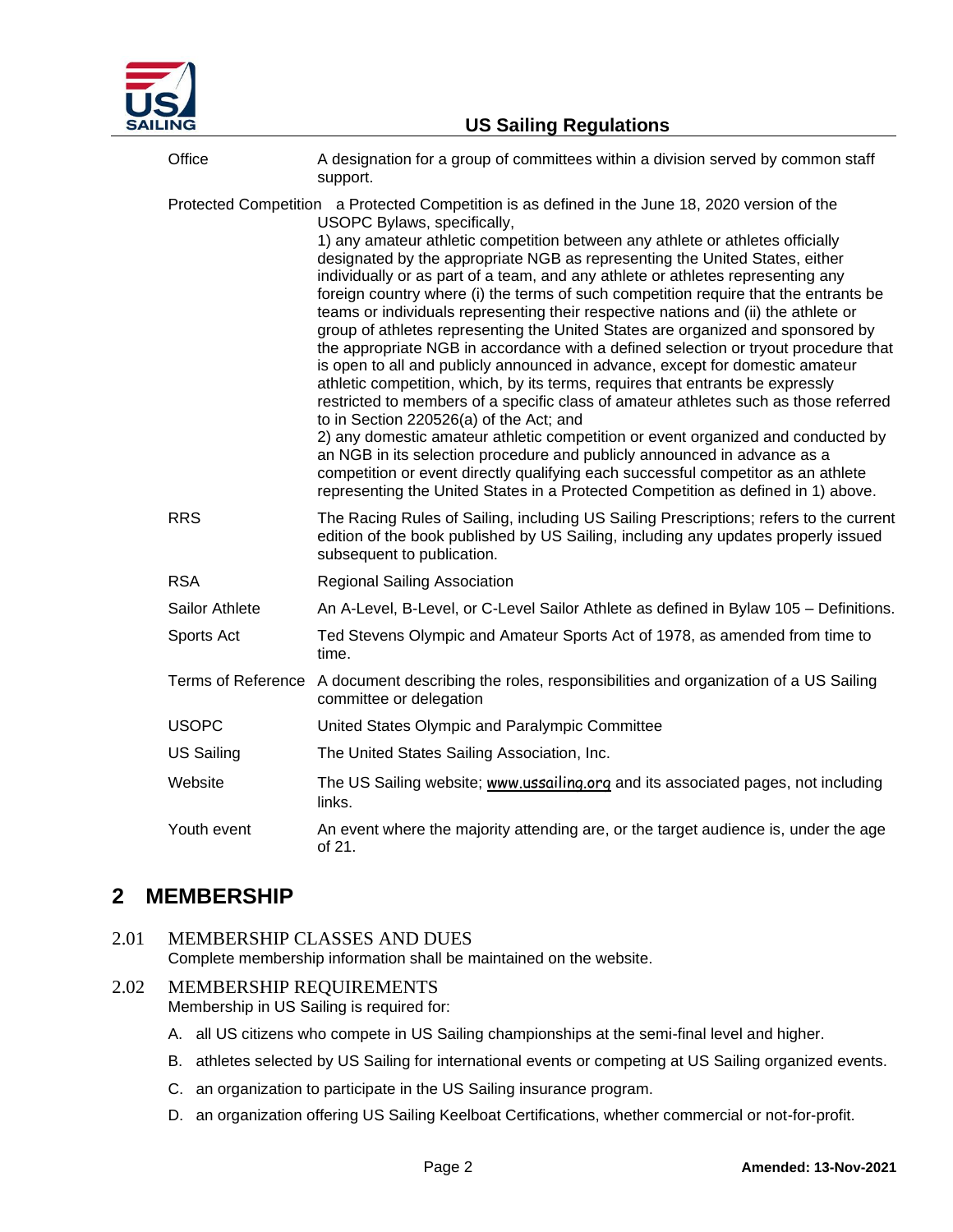

- E. Regional Sailing Associations, host clubs, and participating classes at qualifiers for US Sailing championships at the Area level (semi-finals) or higher. The Championships Committee may approve exceptions.
- F. for Board members, volunteers serving on US Sailing Committees, US Sailing certified officials, and US Offshore Official Measurers.

## 2.03 INTERNATIONAL PARTICIPANTS

When US Sailing membership is required at an event, participants from other countries shall either be members of US Sailing or be members of their World Sailing recognized national authority for sailing.

#### 2.04 LISTS OF AREAS AND RSA MEMBERS

The list of Areas and their respective RSA members is maintained by the Membership Department and displayed in the Sailing Association pages within the US Sailing web site. In order to present a complete roster of each RSA, US Sailing shall list in any US Sailing directory, every LSO that is a member of that RSA, whether or not the LSO is a member of US Sailing.

# <span id="page-2-0"></span>**3 GOVERNANCE**

## 3.01 SAILOR ATHLETES

- A. 10-Year, 10-Year+, and Actively Engaged Sailor Athletes are defined in Bylaw 105 in order to ensure representation of athletes within US Sailing.
- B. Disputes regarding the Sailor Athlete status of an individual in terms of the above definition will be decided by a vote of the Sailor Athlete Council.

#### 3.02 OVERSIGHT

In accordance with Bylaw 517, procedures and criteria for monitoring and evaluating the performance of the members of the Board shall be established by the Governance and Ethics Committee and posted on the website. The oversight shall include procedures for:

- 1. US Sailing members to comment and evaluate members of the Board, and
- 2. Annual evaluation by each Board member.

# <span id="page-2-1"></span>**4 COMMITTEES**

#### 4.01 ORGANIZATION

- A. US Sailing Bylaw 501 authorizes six Operating Divisions and one Special Division for the purpose of coordinating the activities of committees grouped within these Divisions. The remainder of this Regulation 4 shows the assignment of committees to the various Divisions including a brief description of each committee.
- B. Committees not assigned to Divisions are listed in Regulation 4.09. The activities of these committees are coordinated directly by the Board.
- C. Each committee within US Sailing shall maintain Terms of Reference approved by the Board.

#### 4.02 CHAMPIONSHIPS DIVISION

The Championships Division shall oversee, coordinate and promote the championships of US Sailing and shall support and coordinate the following committees:

A. Championships Committee – coordinates US Sailing Championships with local host organizations; interfaces with the race administration committees and subcommittees; coordinates the common activities of the individual championships committees within the Championships Division; assists with sponsorship and publicity; documents and ensures compliance with the championship conditions.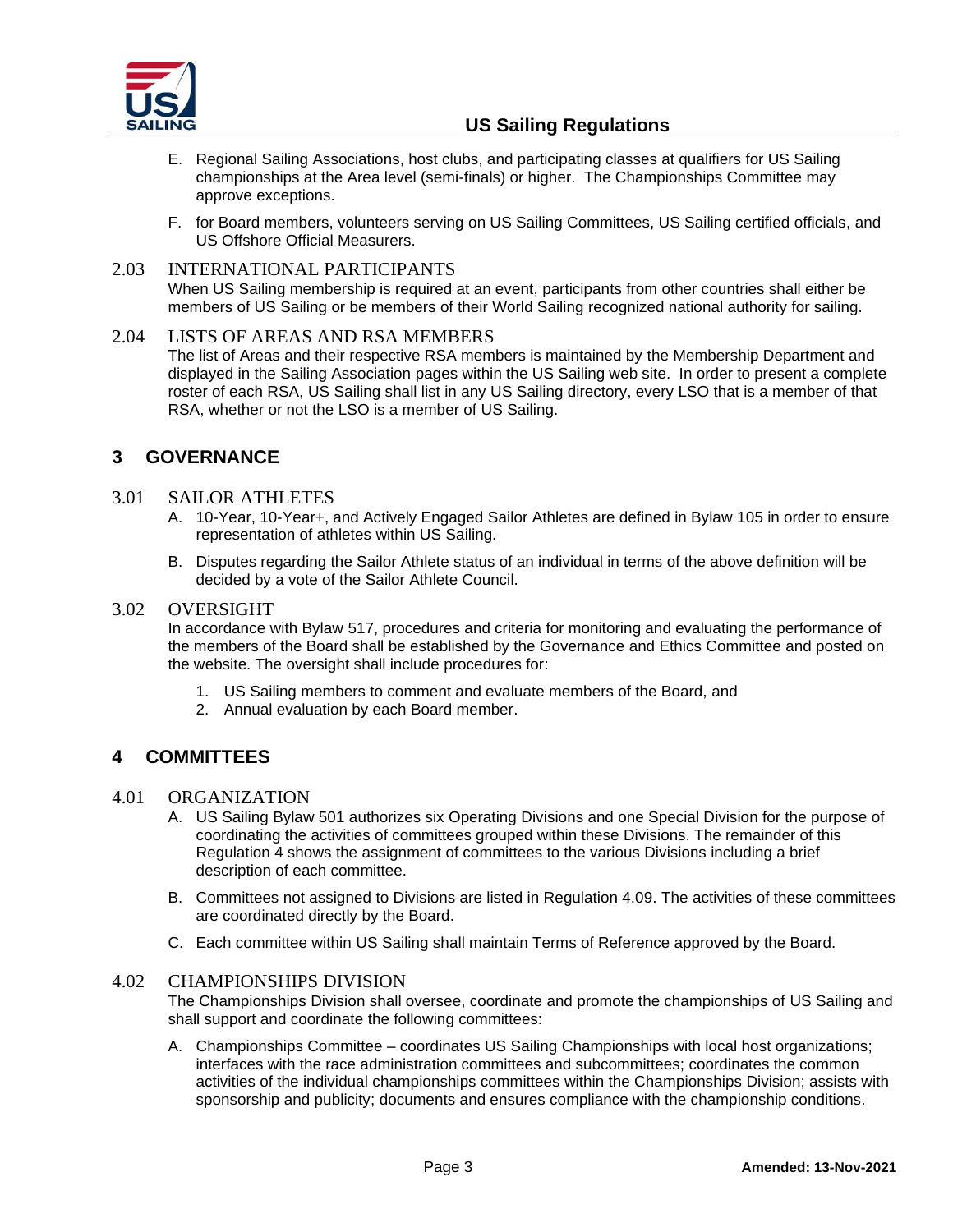

B. Individual championship committees - responsible for scheduling and running the designated championship under the championship conditions. Activities may include selecting boats, schedules, vendors, and venues and deciding how the event should be run and publicized. The individual championship committees are:

Adult Fleet and Team Racing Championships

U.S. Championship of Champions Committee

International Women's Keelboat Championship Committee

- U.S. Para Sailing Championship Committee
- U.S. Adult Sailing Championship Committee
- U.S. Multihull Championship Committee
- U.S. Offshore Championship Committee
- U.S. Singlehanded Championship Committee
- U.S. Team Racing Championship Committee

Junior / Youth Fleet and Team Racing Championships

- U.S. Junior Championship Committee
- U.S. Junior Women's Championships Committee
- U.S. Youth Championship Committee

Match Racing Championships U.S. Match Racing Championships Committee

## 4.03 EDUCATION DIVISION

The Education Division includes the following committees:

- A. Commercial Sailing Committee provides oversight, research, development, and advocacy of the Keelboat Certification System and its certifying schools; determines standards for its schools, instructors, and students; promotes participation in the sport of sailing through member schools; advises the Board on matters of importance with regard to the delivery of high quality keelboat and cruising training for sailors in the United States.
- B. Instructor / Coaches Committee Continue to improve the process of coaching sailors and to provide a place to discuss the needs of coaches and instructors.
- C. Sports Medicine Committee furthers the understanding of medical issues in the sport of sailing; recommends policies and procedures to the Board and to appropriate committees; and provides a resource for understanding anti-doping requirements, as well as in understanding repetitive injuries and prevention.
- D. Sportsmanship Committee encourages and promotes the ideals of good sportsmanship at all levels of the sport and awards the W. Van Alan Clark, Jr. Sportsmanship Trophy.
- E. Education Committee develops and implements courses to train sailing instructors; maintains the standards of sail training; and produces and sells training materials.

# 4.04 INSHORE / SMALLER BOAT SAILING DISCIPLINES DIVISION.

The Inshore / Smaller Boat Sailing Disciplines Division shall oversee, coordinate and promote such activities of US Sailing as concern racing and sailing, but not Olympic or Paralympic racing:

- A. Cruising Committee promote and support cruising sailing in the United States, and provide a forum for cruising sailors to share information and suggest ideas to US Sailing.
- B. Kite Boarding Committee US Kiteboarding, a US Sailing Member Organization, serves as this committee. USA Kiteboarding promotes kite board racing in the United States. This Committee selects its own leadership team.
- C. Match Racing Committee promotes match racing in the United States and coordinates US Match Racing events as needed.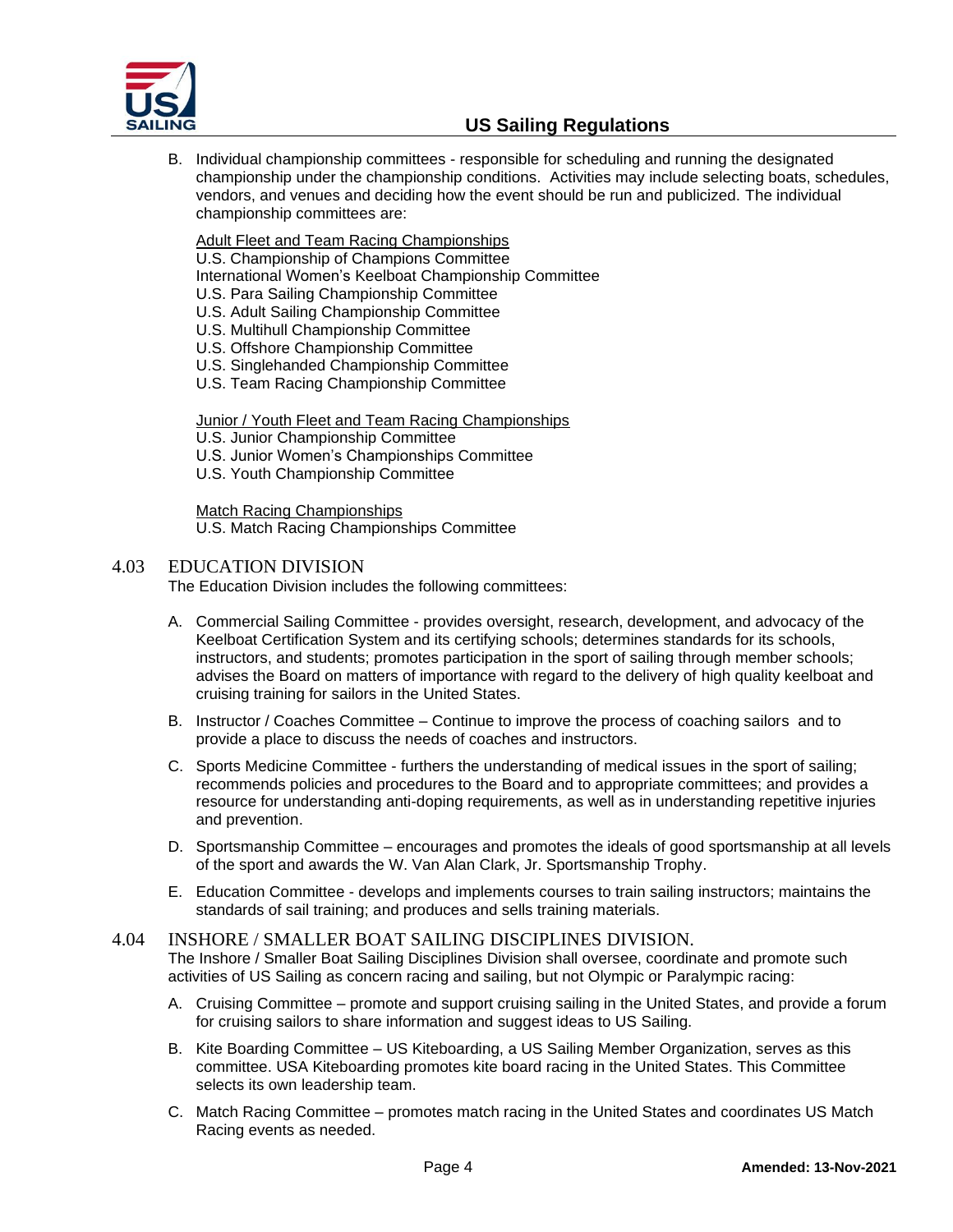

- D. Multihull Racing Committee Shall:
	- 1. Promote the interests of multihull sailors and racers in the United States
	- 2. Provide a forum for multihull sailors, manufacturers of multihull boats, spars and sails, to exchange information and discuss matters of interest;
	- 3. Advise and coordinate with other committees, directors, and staff in matters which affect member organizations, specifically including, but not limited to:
	- Help develop and maintain handicap rating systems for multihulls coordinating with the appropriate committees in the US Offshore Division;
	- Formulate and promulgate safety programs for multihulls in conjunction with the Safety at Sea Committee; and
	- The Multihull Racing Committee shall be the primary voice of multihull racing sailors to the U.S. Multihull Championship event(s) committee(s).
	- 4. Establish and promote sailing and race training programs to introduce and expose US Sailing members, prospective US Sailing members, and youth to multihull sailing or multihull racing.

The Multihull Racing Forum shall include a representative from any member organization that is dedicated to the interests of multihull racing.

Every two years, the membership of the Multihull Racing Forum shall elect an executive committee, to include a Chair, Vice Chair, Secretary, and Area Representatives, with the approval of the Board of Directors of US Sailing.

The Multihull Racing Committee Chair shall submit semi-annual reports to the Division Chair and to the Board of Directors.

- E. One Design Class Association Committee promotes and grows one-design class racing sailing participation in the United States, facilitates direct communication between US Sailing and class associations, and to provides a forum for one-design class associations to exchange information and assist one another in solving mutual challenges.
	- 1. The Committee is composed of a Chair and up to 14 additional geographically diverse sailors from a range of one-design classes. One member, selected by the Committee, serves as the Vice Chair.
	- 2. The Committee organizes and coordinates the exchange of information between one-design classes and assists in solving mutual challenges in order to increase participation in one-design sailing.
	- 3. The Committee shall hold regular meetings, including meetings open to all one-design class associations, and submit reports to the Board of Directors on a semi-annual basis
	- 4. The membership of the Committee should turn over regularly (one third each year). Selection of new committee members will be made cooperatively between US Sailing, the Committee, and the Sailor Athlete Council.
- F. Para Sailing Committee promote and support an avenue to voice the opinions of sailors with disabilities and of adaptive sailing programs in the United States, to provide a forum and opportunity for disabled sailors to exchange information and assist one another in solving mutual challenges, and to promote and encourage the growth of opportunities in sailing for sailors with disabilities.
- G. Team Racing Committee promotes team racing in the United States and coordinates US Team Racing events as needed.
- H. Windsurfing Committee US Windsurfing, a US Sailing Member Organization, serves as this committee. US Windsurfing promotes windsurfing in the United States. This committee selects its own leadership team.
- 4.05 US OFFSHORE (SPECIAL DIVISION)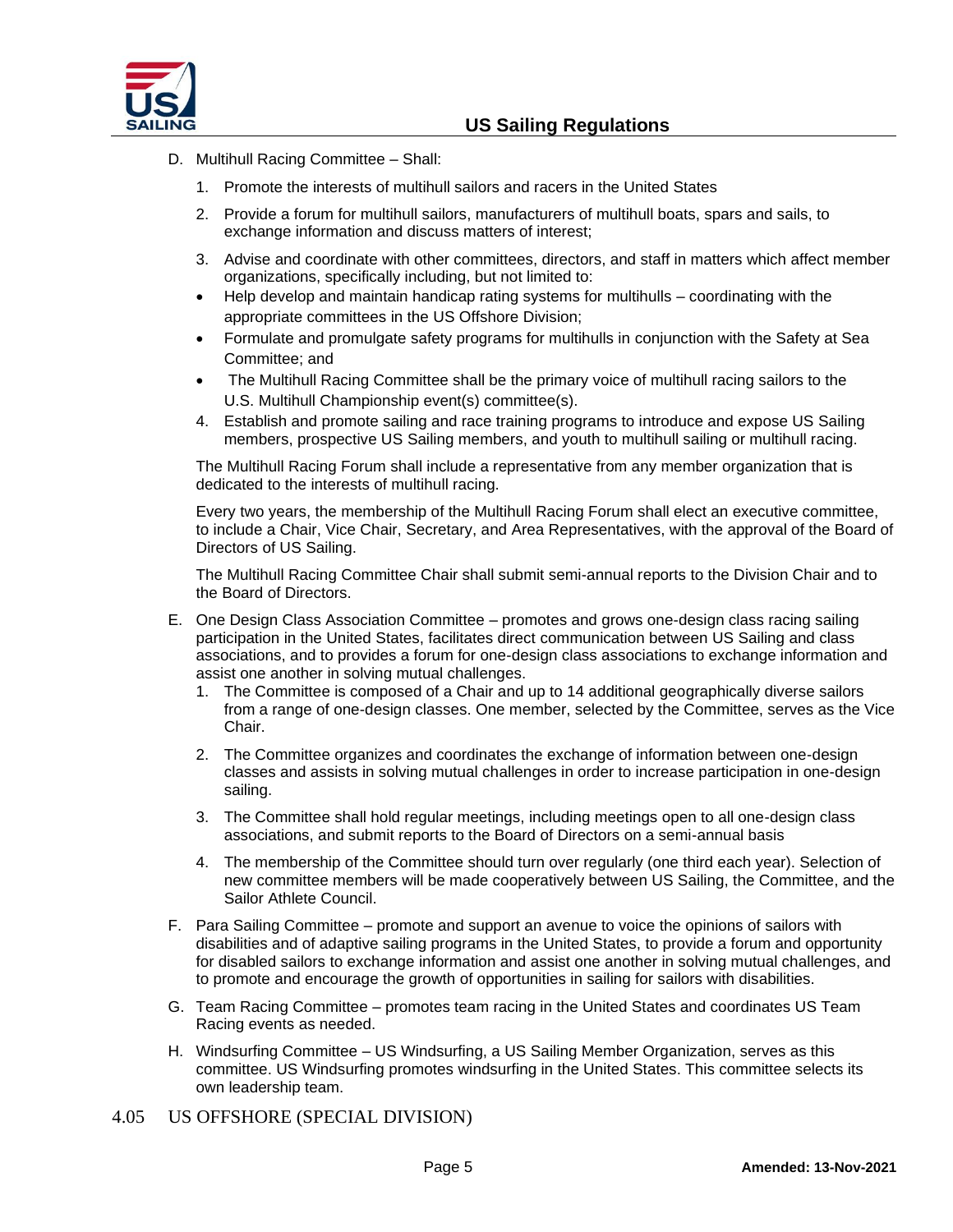

US Offshore is responsible for products and services that help members enjoy their offshore capable boats while participating in offshore, coastal, and near-shore racing and cruising. The responsibilities include determining the rating rules and handicapping systems used in the United States (in conjunction with organizing authorities that manage specific races and regattas), and overseeing regulations, rules, educational initiatives, and safety concerns. US Offshore shall

- Administer the database of ratings, handicaps, and boat measurements;
- Simplify information management for owners and event hosts;
- Facilitate the understanding and development of rules, regulations, and handicapping systems. In addition; and
- Develop and deliver online education and in-person training on safety.

US Offshore (USO) is a Special Division of US Sailing, and shall be governed by the US Offshore Committee, the Bylaws, and these Regulations. The US Offshore Committee shall have oversight of the affairs and finances of the Offshore Department, and responsibility for developing a sustainable business strategy, plan and budget that achieves the mission of USO as defined in this Regulation. It shall have authority and responsibility to carry out the mission and goals of USO, and the responsibility to support the broader mission and objectives of US Sailing as the National Governing Body for the sport of sailing.

A. US Offshore Performance Goals

US Offshore shall:

- 1. Provide rating and handicapping rule certification, and valuable, well-marketed products and services that make race participation easier for all sailors and event organizers;
- 2. Have a trusted, knowledgeable, and responsive staff and volunteers with a strong quality service attitude and commitment to offshore sailing through ongoing research, collaboration and improvement;
- 3. Demonstrate financial responsibility through a balanced budget and revenue generated by reasonable fees for services, membership dues allotment, donations, grants, and sponsorships;
- 4. Use up-to-date technology for efficient data gathering, processing and management services to achieve business goals and permit access for sailors and event organizers seeking information about rating rule use and other interests;
- 5. Be an innovative leader in sailing safety through research, standards, instructional media, reports, seminars, and hands-on training to assure preparedness for the risks associated with offshore sailing; and
- 6. Develop an excellent working relationship with regional, national and international sailing organizations including, but not limited to, World Sailing, USCG, racing associations, researchers, foundations, rating rule owners, and rule administrators.
- B. Shared Services and Resources

The Offshore Director and the Chief Executive Officer of US Sailing will determine which Association services and resources are shared to:

- Maximize the efficiency of both organizations relating to cost controls and productivity;
- Insure a unified presence and voice to the sailing public from US Sailing
- Meet fiscal, legal and regulatory requirements that impact US Sailing as a non-profit 501 C3, and as the National Governing Body for Sailing
- C. US Offshore Committee Structure

The US Offshore Committee is composed of a Chair, the Offshore Director, and six additional members. The Chair shall be nominated by the US Sailing Nominating Committee and approved by the Board of Directors for a four year term and may be re-nominated for an additional four year term. The six additional members shall be nominated by the US Sailing Nominating Committee and approved by the Board of Directors for staggered three year terms (two members each year). Each member may be re-nominated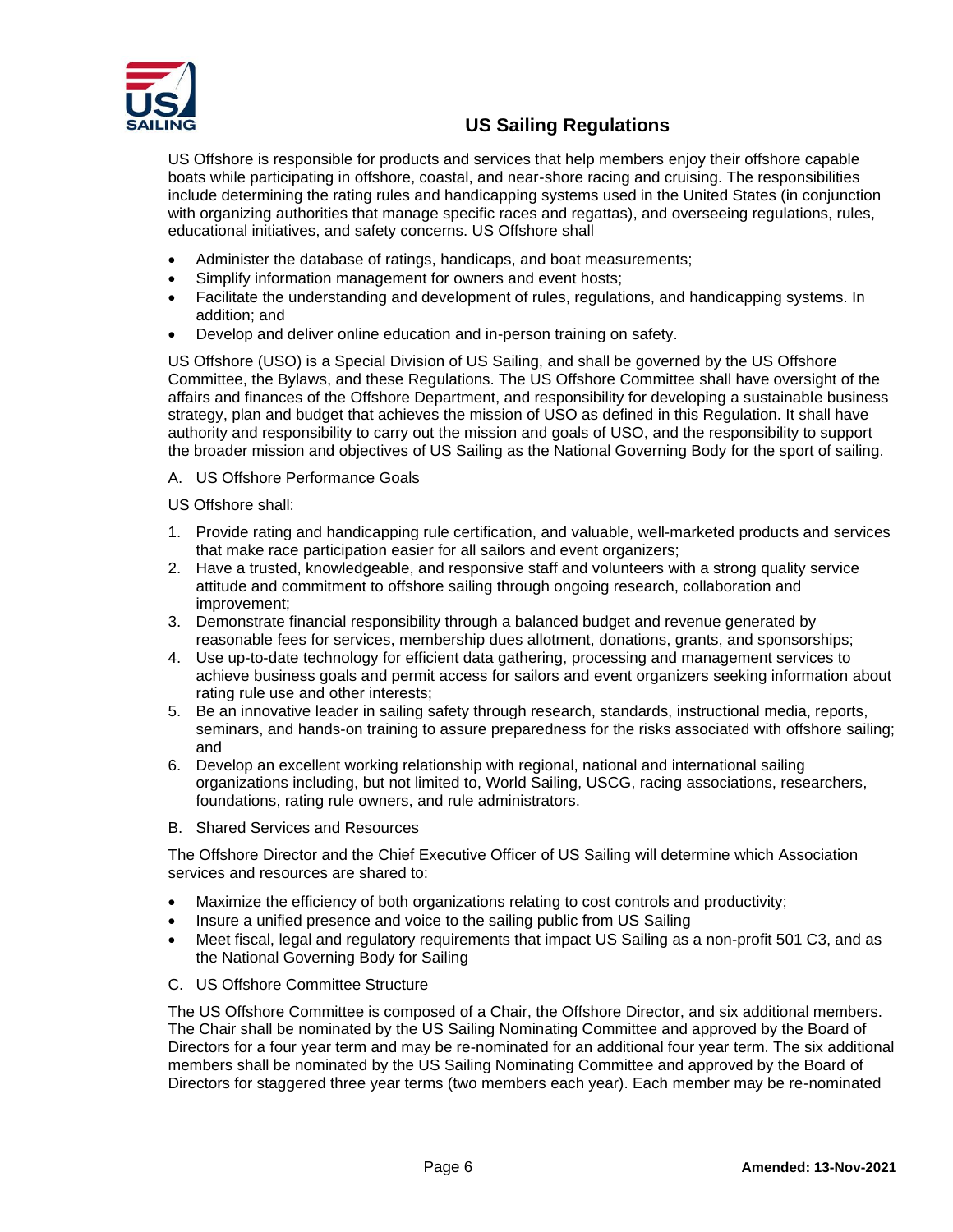

for one or two additional two year terms for a total of six years. The members may or may not be chairs of a US Offshore subcommittee.

D. US Offshore Committee Duties

The US Offshore Committee shall:

- 1. Consider, plan, and act on policies and program activities to foster the mission of USO as defined by US Sailing.
- 2. Have oversight of product and service development, implementation and pricing
- 3. Define USO committees and assign chairs of the committees
- 4. Establish such practices covering policy, organization, and procedural matters as it deems appropriate, and not in conflict with those of US Sailing.
- 5. In consultation with the Chief Executive Officer of US Sailing, hire an Offshore Director and determine compensation. The Offshore Director shall be the leader of Offshore Department staff and operations and vested with the authority to make decisions on behalf of USO. The Offshore Director will report to the Chief Executive Officer of US Sailing.
- 6. In conjunction with the Offshore Director develop an annual budget that is supported by a contribution from US Sailing based on membership revenue driven by Offshore programs and services, and other considerations. Such contributions shall be determined by the USO Committee, the Offshore Director and Chief Executive Officer of US Sailing.
- 7. Report to the US Sailing Board of Directors on a regular basis, keeping the US Sailing Board informed of the USO plans and performance to insure alignment with US Sailing objectives and support of its mission, and that USO is achieving its objectives.
- E. US Offshore Subcommittees

The USO Committee may create committees for specialized responsibilities and tasks to support the Division's mission and objectives. Each subcommittee chair or a designee shall report their subcommittee activities, and make recommendations for action by the USO Committee. US Offshore Subcommittees include:

- 1. Measurement Handicapping Services Subcommittee: to report on trends and issues from around the country and recommend improvements to the management of rules currently overseen and serviced by US Offshore while consulting with affiliated rules organizations, local fleets, event organizers, and boat owners.
- 2. PHRF Subcommittee: to provide general rules and structure for formation and operation of PHRF fleets. In addition the subcommittee shall provide common forum for all PHRF fleets including reference handicaps for selected boats, a national appeals process, and identify products and services which US Offshore can make available to PHRF fleets.
- 3. Portsmouth Numbers Subcommittee: to publish and promote the Portsmouth Yardstick Handicapping system.
- 4. Universal Measurement System Subcommittee: to work with national and international partners towards common measurement procedures and nomenclature and to insure that the user interfaces and functionality needs are met.
- 5. Safety at Sea Subcommittee: to recommend improvements to safety at sea training and other safety educational programs, report on sailing incidents, and recommend changes to the Sailing Equipment Requirements and World Sailing Offshore Special Regulations.
- 6. Technical Support Subcommittee: to seek out and recommend improvements to boat measurement, rule development, technical data improvement to information systems, and best practices for fair rule implementation.
- 7. Marketing and Development Subcommittee: to seek out opportunities to expand and support the mission of US Offshore and recommend plans for market penetration and financial growth.

## 4.06 RACE ADMINISTRATION DIVISION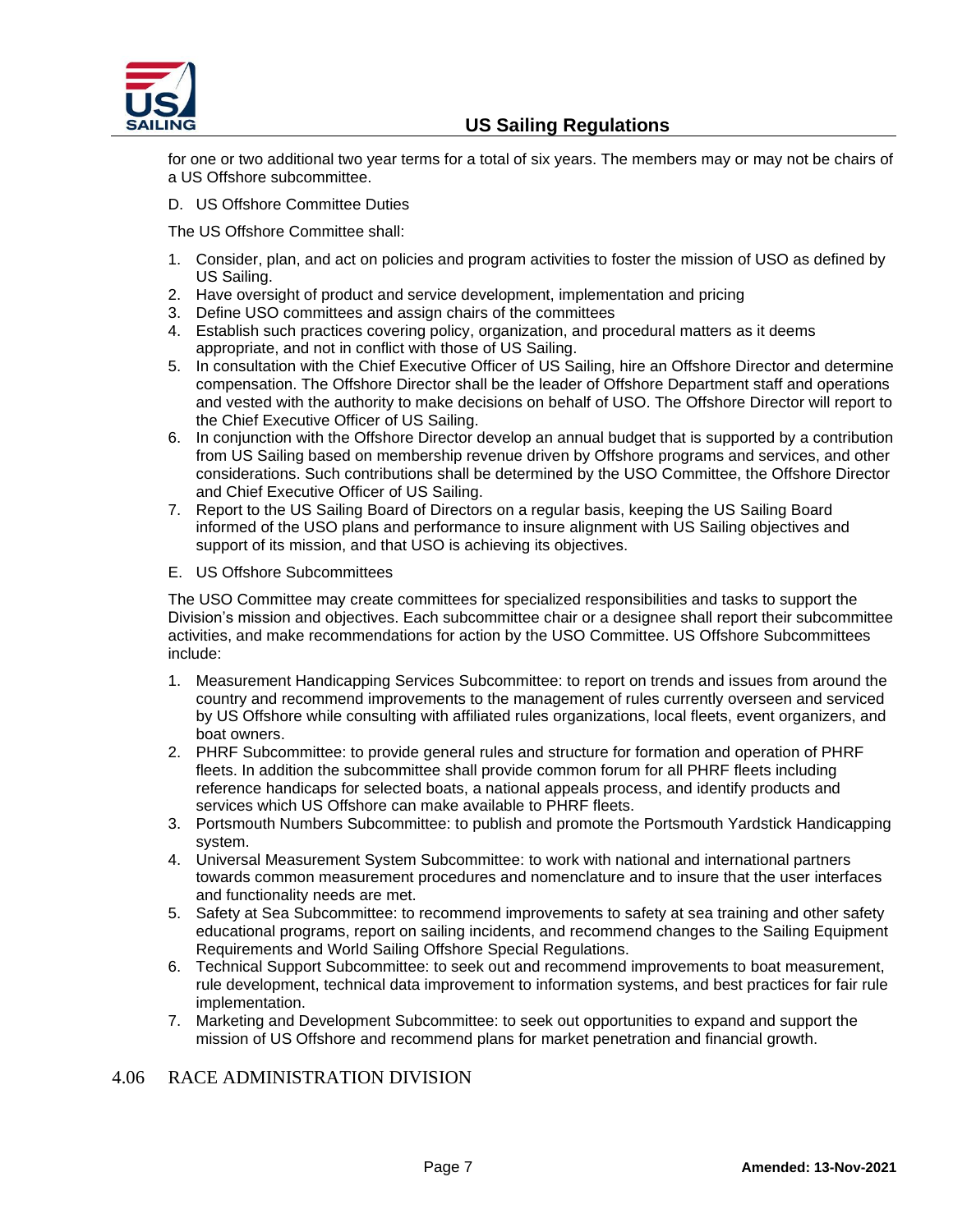

The Race Administration Division shall oversee, coordinate and promote such activities of US Sailing as concern the running, judging and umpiring of races and shall support and coordinate the following committees:

- A. Race Administration Committee proposes products and programs that promote quality race administration, and coordinates the common activities of the committees within the Race Administration Office.
- B. Appeals Committee In addition to the duties described in Bylaw 512, Section 3, publishes selected decisions of the Appeals Committee; recommends changes in the RRS to the Racing Rules Committee; and proposes, for approval by the Board, the submission of US Sailing Appeals to World Sailing for adoption as World Sailing Cases.
- C. Judges Committee develops, supports, and certifies judges within the US; maintains the training and testing programs for certification; investigates complaints against judges; assists sailing organizations in obtaining qualified judges for events; and provides support and advice on the roles and conduct of judges at US Sailing events; submits candidates for approval by the Board as nominees for World Sailing International Judges.
- D. Race Management Committee develops, supports, and certifies race officers within the US; maintains the training and testing programs for race officers; investigates complaints against race officers; assists sailing organizations in obtaining qualified race officers for events; and provides support and advice on the roles and conduct of race officers at US Sailing events; submits candidates for approval by the Board as nominees for World Sailing International Race Officers.
- E. Racing Rules Committee drafts and oversees submissions to World Sailing, for approval by the Board, of proposed changes to the RRS on behalf of US Sailing; drafts and maintains, for approval by the Board, the US Sailing prescriptions to the RRS; and conducts national training as coordinated by the Race Administration Committee. Approves requests for permission to test proposed rules under the US Prescription to rule 86.3.
- F. Umpires Committee develops, supports, and certifies umpires within the US; maintains the training and testing programs umpires; investigates complaints against umpires; assists sailing organizations in obtaining qualified umpires for events; and provides support and advice on the roles and conduct of umpires at US Sailing events; submits candidates for approval by the Board as nominees for World Sailing International Umpires.
- G. Classifiers Committee develops, supports, and certifies classifiers for disabled sailing in the US; establishes and maintains training and testing programs for classifiers; investigates complaints against classifiers; assists sailing organizations in obtaining classifiers for events; provides support and advice on the roles and conduct of classifiers at US Sailing events; and submits candidates for approval by the Board as nominees for International Classifiers.
- H. Measurers and Equipment Inspectors Committee develops and supports measurers and equipment inspectors within the US; develops and maintains training and testing for event equipment inspection; assists sailing organizations in obtaining measurers or equipment inspectors for events; provides support and advice on the roles and conduct of measurers and equipment inspectors at US Sailing events; submits candidates for approval by the Board as nominees for World Sailing International Measurers.

## 4.07 SAILING VENUES DIVISION

- A. Inter-Collegiate Sailing Committee The Intercollegiate Sailing Association, a US Sailing Member Organization, serves as this committee. The Intercollegiate Sailing Association promotes collegiate sailing in the United States and organizes the Collegiate Sailing Championships. This Committee selects its own leadership team.
- B. Inter-Scholastic Sailing Committee The Inter-Scholastic Sailing Association, a US Sailing Member Organization, serves as this committee. The Inter-Scholastic Sailing Association promotes, coordinates, and regulates high school sailing in the United States. This Committee selects its own leadership team.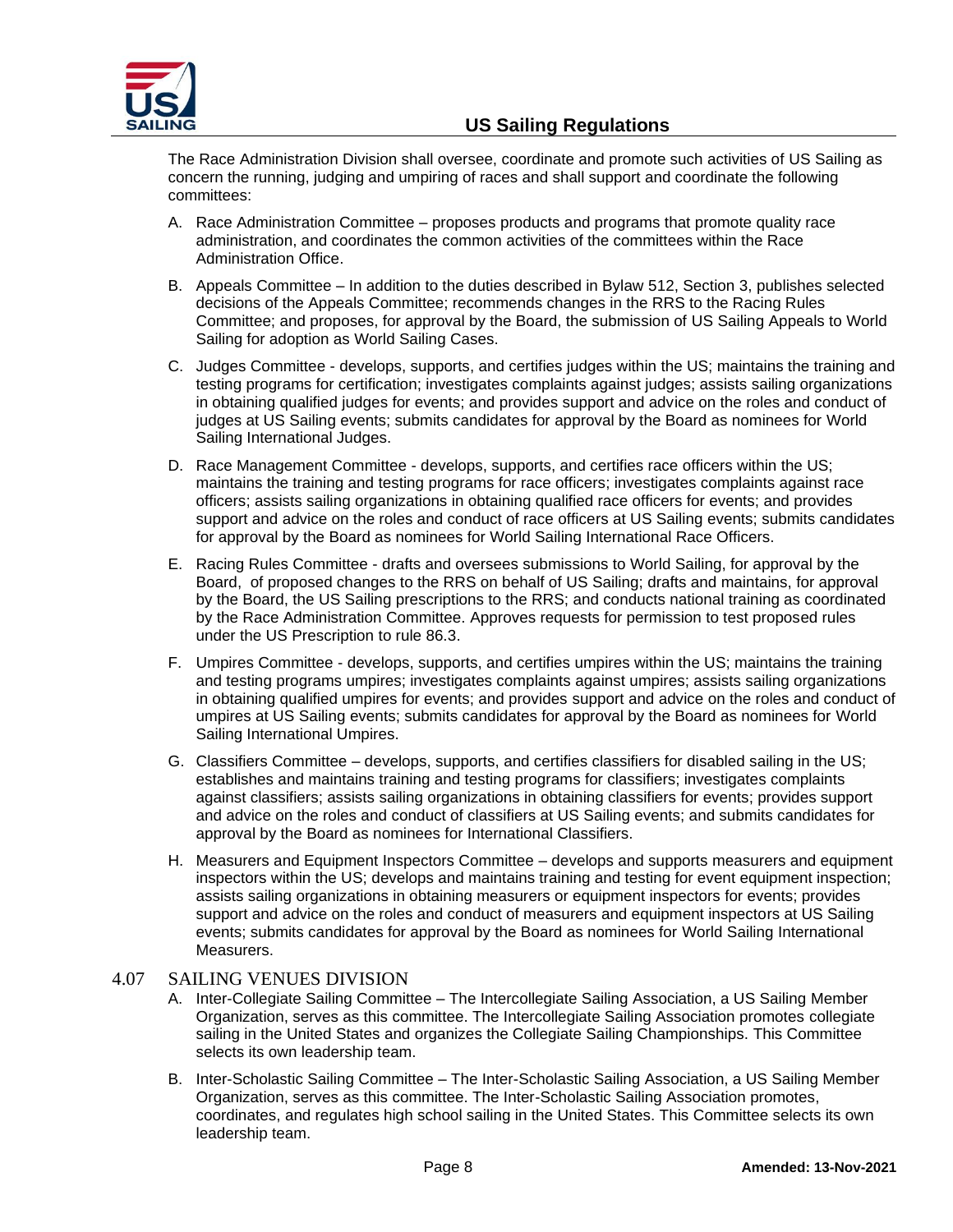

C. Community Sailing Committee – Represents the interests of community sailing within US Sailing, promotes and supports community sailing in the United States, provides a forum for community sailing programs and sailors to exchange information and assist one another in solving common challenges, and advises other US Sailing committees, councils, directors, and staff in matters which affect community sailing programs.

This committee membership must include the following minimums:

- 7 representatives of community sailing programs, including:
- one from a program that serves over 500 customers yearly,
- one from a program that serves less than 50, and
- a representative of at least three of the 4 geographical areas, East, West, South and Midwest.
- A member of the National Faculty or Education Committee.
	- A member of the Government Relations Committee or someone with experience in this area.

The Committee selects its own leadership in cooperation with the President and the Board of Directors and in accordance with its approved Terms of Reference.

D. Regional Sailing Associations Committee – shall represent their constituent yacht clubs, sailing clubs, and local sailing organizations and shall be one of the main communication conduits both from the constituent organizations and members to US Sailing, as well as from US Sailing to their constituent organizations and members.

The RSA Committee derives its authority from the BOD of US SAILING.

Membership shall be a representative from each RSA selected by the RSA in cooperation with the President of US Sailing, the Chair of the RSA Committee and the Sailing Venues Division Chair; and approved by the BOD.

Every two years, the membership of the RSA Committee shall elect a Chair, Vice Chair, and Secretary from their membership, with the approval of the BOD of US SAILING. The RSA Committee Chair shall submit quarterly and yearly reports to the Sailing Venues Division Chair.

Specific duties and responsibilities of the Regional Sailing Association Committee and its member Regional Sailing Association membership shall include:

- Representation and communication of all items of interest from their constituent organizations and members to the Sailing Venues Division Chair.
- Every RSA shall be an advocate for the interests of each of their constituent organizations and members.
- Representation and communication of policy and any communications from US Sailing to their constituent organizations and members.
- Liaison directly with their Area Coordinator to assist and facilitate any communication, training, scheduling that is in the interest of the RSA and US Sailing. The Area Coordinator is a resource to be used to work with US Sailing to assist in fulfilling the needs of the constituent organizations and members with respect to training, certification, handicapping, event management.
- Provide and facilitate the administration and hearings as the first line of the Appeals Process as defined in the Racing Rules of Sailing.
- Promote and support the activities of US Sailing in clubs, encourage the growth of sailing in local clubs and centers, and to provide a forum for clubs/Centers to exchange information.
- Provide guidance to the Association in including and incorporating the local sailing community in its annual meetings and share information with other committees planning events that require meeting facilities.

## 4.08 MANAGEMENT DIVISION

The Management Division is composed of the following committees: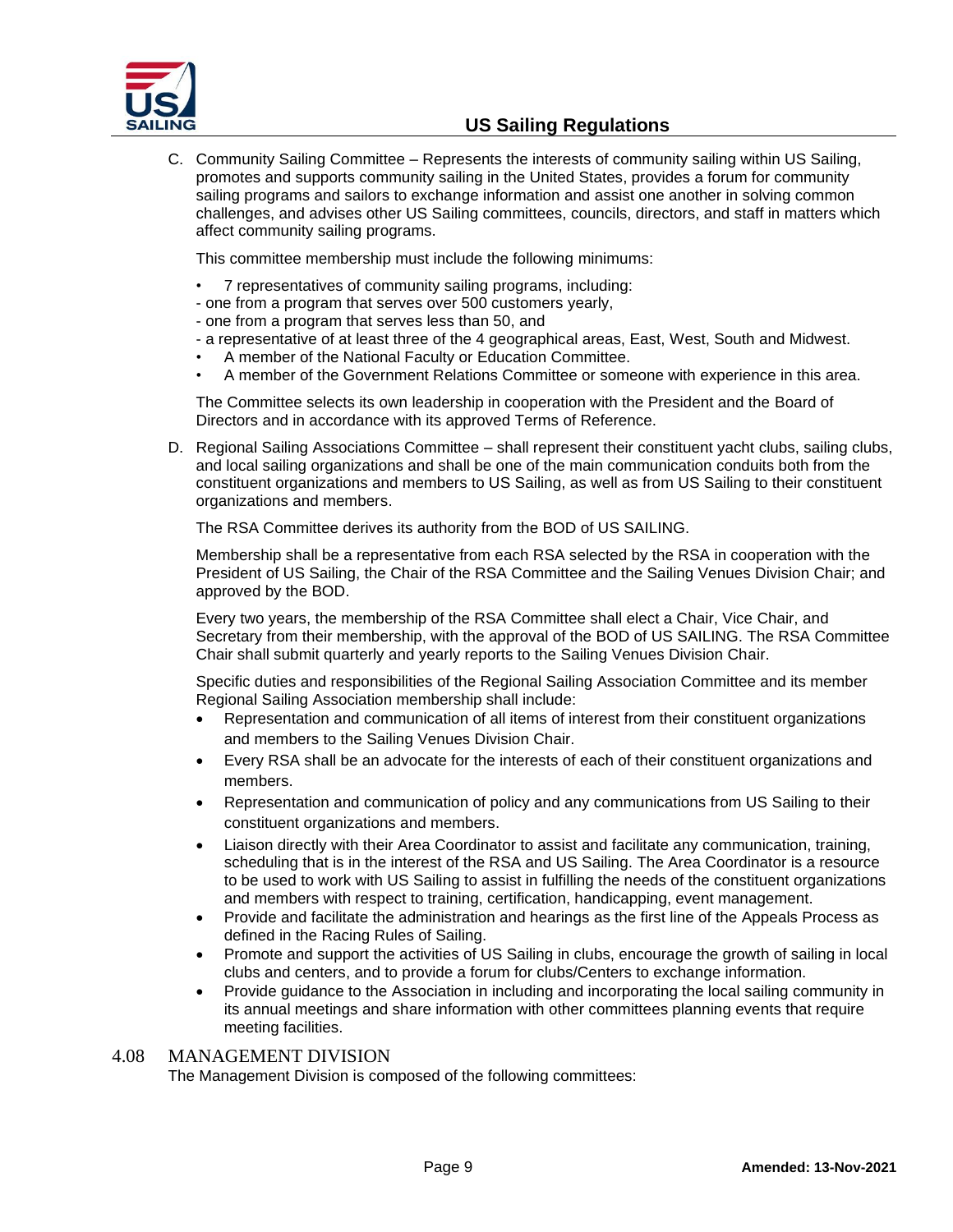

- A. Budget Committee assists the staff in developing a budget that meets the Board's strategic objectives, and by which the Board may evaluate the performance of the organization in the upcoming fiscal year.
- B. Government Relations Committee assists the association in furthering the mission of the US Sailing within the arenas of our local, state and national governments and agencies.
- C. Marketing and Communications Committee assists the staff in positioning US Sailing and in determining messages and methods of communications, and oversees sponsor development.

#### 4.09 OVERSIGHT COMMITTEES

- A. Audit Committee See Bylaw 513
- B. Bylaws Committee See Bylaw 514
- C. Nominating Committee See Bylaw 515.
- D. Review Board See Bylaw 516. The Committee shall consist of a chair and nine additional members.
- E. Governance and Ethics Committee See Bylaw 517
- F. Compensation Committee reviews the compensation of the Chief Executive Officer and makes recommendations to the Board according to the process and standards outlined in its Terms of Reference and Bylaw 518 – Compensation Committee.
- G. Diversity, Equity and Inclusion Committee reviews leadership on matters of diversity, equity and inclusion in the sport of sailing and within US Sailing's leadership, staff and volunteer demographics – see Bylaw 519.
- H. Investment Oversight Committee reviews US Sailing's investment portfolio; analyzes US Sailing's investment portfolio performance; evaluates and recommends strategic investment objectives to the Board.
- I. Legal Committee provides guidance to the Board and staff on legal matters and assists the Board in selecting legal counsel.
- J. Sailor Athlete Council See Bylaw 401, 402 and 403.
- K. International Selection Committee is responsible for ensuring that the processes for selecting athletes to attend, at a minimum, the events listed in Regulations 12.01, are defined, approved and published, and for overseeing those selection processes. See Bylaw 520 – International Selection Committee.
- <span id="page-9-0"></span>**5** (Reserved)

# <span id="page-9-1"></span>**6 NOMINATIONS, APPOINTMENTS, AND ELECTIONS**

## 6.01 APPOINTMENT OF COMMITTEE CHAIRS

Except as otherwise provided in the Bylaws or these Regulations, the following shall apply:

- A. The President shall nominate the committee chair for Board approval at the first meeting of the Board after the conclusion of the Annual Meeting.
- B. Each retiring chair shall be notified of the prospective nomination of their successor in advance of notifying the candidate and with sufficient time for the retiring chair to consider and comment on the nomination.
- C. Committee chairs shall not serve more than four consecutive terms in office unless an exception is approved by the Board.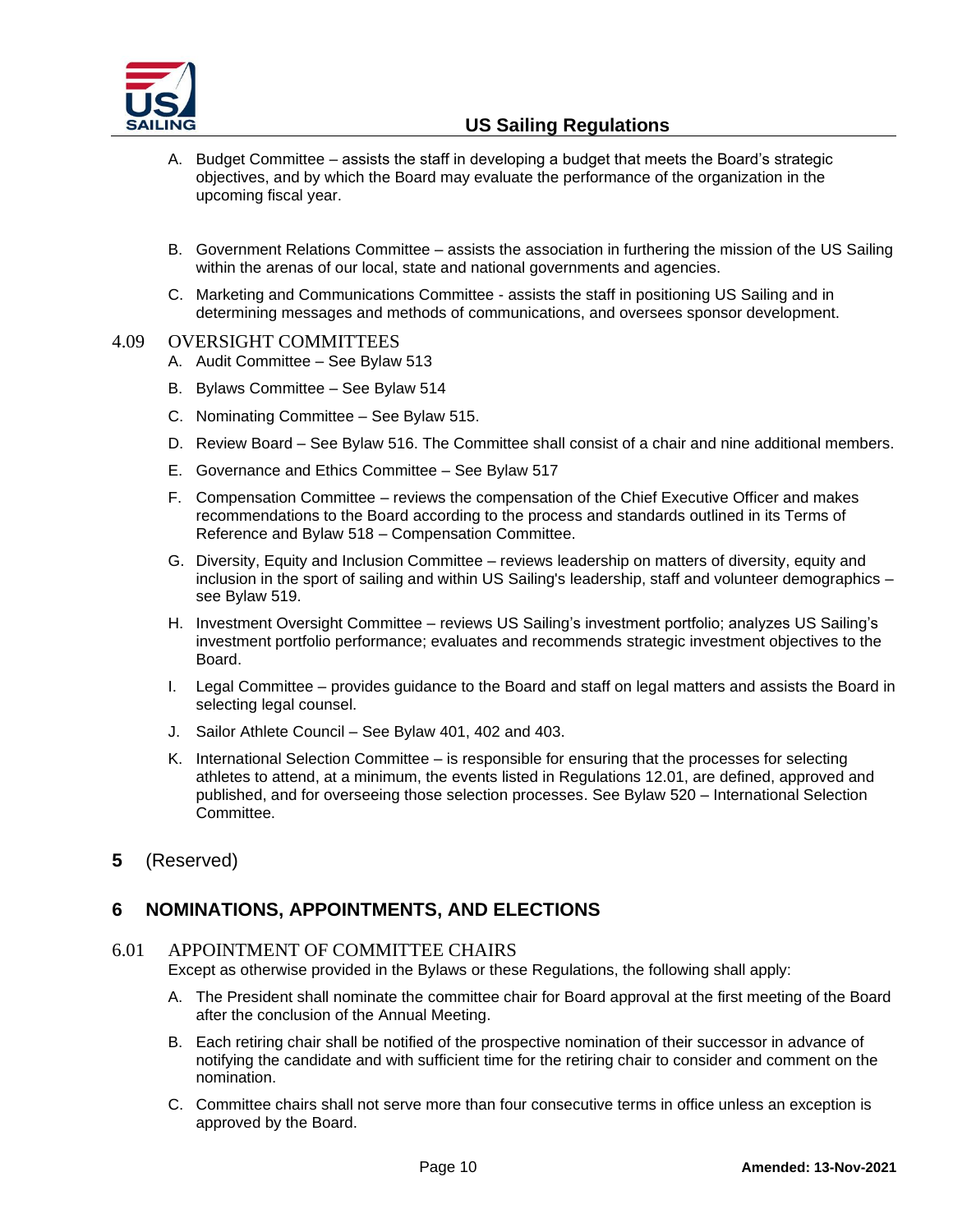

## 6.02 APPOINTMENT OF COMMITTEE MEMBERS

Except as otherwise provided in the Bylaws, Regulations, or the committee's approved Terms of Reference, the following shall apply:

- A. the committee chair shall nominate committee members, while the Sailor Athlete Council shall nominate the Sailor Athlete members and
- B. the chair shall submit the names of committee members for approval by the Board no later than 60 days after the close of the Annual Meeting or when filling a vacancy.

#### 6.03 APPOINTMENT OF AREA REPRESENTATIVES TO COMMITTEES

For selection of individuals to represent US Sailing Areas on committees or otherwise perform Area functions including, but not limited to, Regional Administrative Judge, Area Race Officer, and Regional Education Coordinator, and Area Representatives to the individual U.S. Championship Committees, the following shall apply:

- A. The committee chair shall nominate Area committee members.
- B. The Area Coordinator may name a candidate for consideration by a committee chair.
- C. The Area Coordinator shall be notified of the prospective selection in advance of notifying the candidate and with sufficient time for the Area Coordinator to have an opportunity to comment on the appointment.

#### 6.04 REPRESENTATIVES TO OTHER ORGANIZATIONS

- A. World Sailing Delegation On a quadrennial basis, the President, with the approval of the Board, shall nominate US Sailing members and qualified candidates from other countries for positions within the governing structure of the International Sailing Federation (World Sailing). Nominees from the US selected by World Sailing will comprise the World Sailing Delegation. When the President of US Sailing is a member of the World Sailing Delegation, the President shall act as chair of the Delegation. Otherwise, the President shall appoint one of the Delegates to act as the Chair.
- B. Offshore Racing Congress (ORC) The President, with the approval of the Board, shall nominate one or more representatives to the ORC based on the ORC regulations. An ORC Representative shall not serve more than three consecutive four-year terms unless an exception is approved by the Board.
- C. (Reserved)
- D. USOPC The President shall appoint a delegate to the U.S. Olympic and Paralympic Committee's NGB Council, subject to Board approval.
- E. Sail America The President shall appoint a delegate to Sail America, Inc., as allowed by that organization, subject to Board approval.

#### 6.05 BOARD NOMINEE CAMPAIGNING

Campaigning for election to the Board or for the Office of President of US Sailing is limited as follows:

- A. US Sailing will distribute the Candidate Profile included in a mailing from US Sailing;
- B. Candidates shall not undertake any form of wholesale campaigning including commercial mass mailing, phone or e-mail campaigns or campaign advertising;
- C. Candidates may make themselves available for individual inquiries and engage in private conversations regarding the candidate's intentions and plans for US Sailing;
- D. A candidate may accept a request to speak to a group, to make a submission to a printed publication (or website) or for an interview by an organization or the media Candidates shall notify the media contact at US Sailing of all such request;
- F. Individuals or groups may express support for one or more candidates in class or club newsletters, or similar printed and web publications – there should be no fee incurred by the individual or group;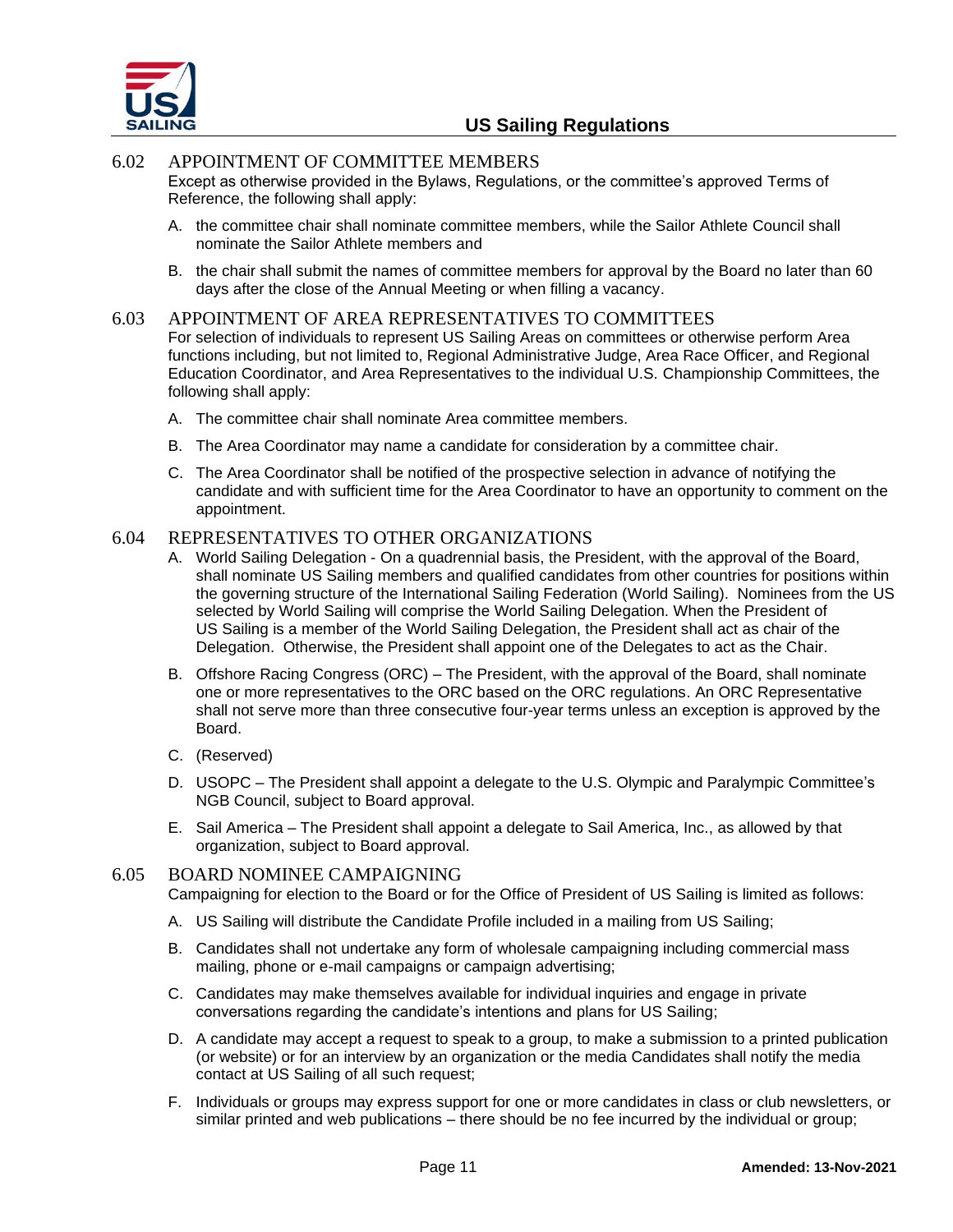

G. Complaints about campaigning should be made to the Governance and Ethics Committee Chair who may forward them to the Review Board, if necessary.

# <span id="page-11-0"></span>**7 OPERATIONS AND ADMINISTRATION**

## 7.01 PROGRAM DEVELOPMENT

- A. US Sailing's Officers, division leadership, and committees shall regularly evaluate and propose new or improved activities within their areas of responsibility that promote and encourage membership growth and retention. This information shall be reported by the Board to the membership annually.
- B. Individuals who use US Sailing services and benefits should be members of US Sailing.

## 7.02 LOGO POLICY

- A. The use of the US Sailing logo and related logos, including the US Sailing Team, US Youth World Team, and US Powerboating, is controlled by US Sailing.
- B. The use of the USSF logo and any logo created for USSF are controlled by US Sailing.
- C. Members of US Sailing are permitted and encouraged to utilize the logos, seals, name, banners, flags, or the burgee of US Sailing in a non-commercial manner to promote its visibility within the sport and to the general public, reinforce its purposes stated in the bylaws, and promote a positive, healthy image. Such use shall not imply any endorsement by US Sailing for the associated activity. In cases of improper use, such permission may be withdrawn by the Marketing Director.
- D. Corporate sponsors and licensees of US Sailing may use the US Sailing name and/or logos for commercial purposes in accordance with the Logo Use Guidelines published from time to time by US Sailing. Unless expressly agreed to by US Sailing in writing, such use shall not imply any endorsement, accreditation, or sponsorship by US Sailing. Administration of the logo use by corporate sponsors and licensees shall be the responsibility of the Marketing Director.
- E. Use of the logo by organizations engaged in sailing instruction shall be subject to the written approval of the Education Director without regard to their qualifications as a corporate sponsor.
- F. Questions arising under this policy which cannot be resolved by the respective directors as provided above will be referred to the Chief Executive Officer.
- G. Use of the US Sailing Team logo, which is a registered trademark, and association with the US Sailing Team in advertising, is limited to companies and other organizations that have executed a prior agreement with US Sailing.

## 7.03 DOCUMENT RETENTION POLICY

US Sailing shall have a written and mandatory Document Retention Policy that is monitored, justified, and administered. The policy shall:

- A. contain procedures for the periodic destruction of documents.
- B. provide guidelines for handling electronic files and voicemail.
- C. define back-up procedures for the archiving of documents, including methods to make regular checkups of the reliability of the system.
- D. be approved by the Board and published in a specific and recognizable location on the US Sailing website.

# <span id="page-11-1"></span>**8 FINANCE**

8.01 ADOPTION OF NOT-FOR-PROFIT ACCOUNTING PROTOCOLS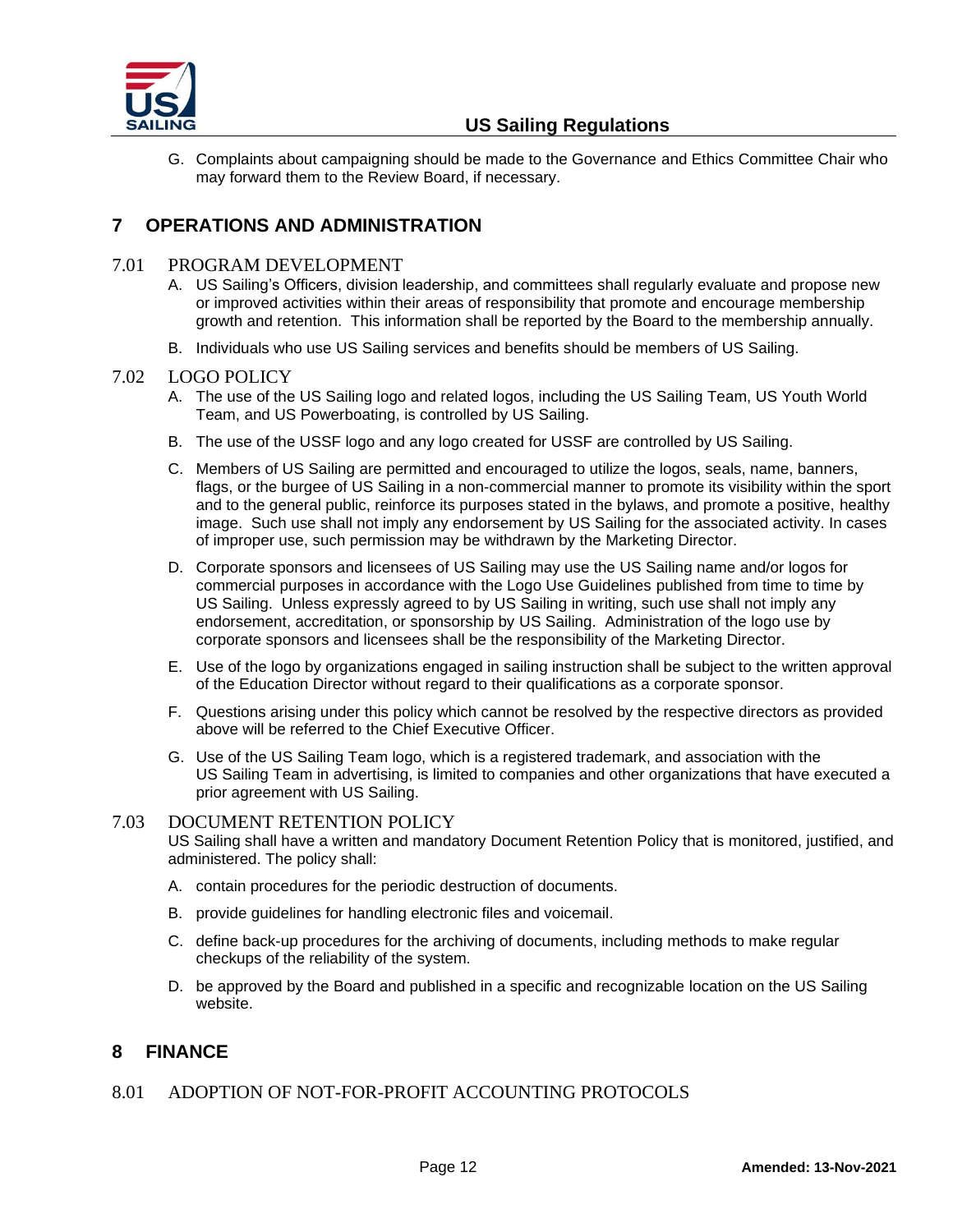

US Sailing shall apply generally accepted accounting principles (GAAP) and regularly obtain not-for-profit accounting pronouncements. US Sailing shall require continuing education in proper accounting techniques and their application for appropriate personnel.

## 8.02 AUTHORITY TO TRANSFER FUNDS AND SIGN CHECKS

- A. The Chief Executive Officer and any other persons approved by the Board from time to time shall have the authority to sign checks or wire funds on behalf of the organization. Checks shall require two signatures, one of which shall be the Chief Executive Officer if the check amount exceeds \$25,000. Electronic signatures of authorized signatories may be used on payroll checks.
- B. Authority to issue checks, or to transfer funds from the organization's accounts to third persons, is limited to payment of:
	- (1) expenses which fall within the budget approved by the Board; or
	- (2) expenses otherwise approved by the Board or its delegate as set forth in Regulation 8.06.

## 8.03 CONTRACTUAL AUTHORITY

- A. Contractual authority for US Sailing resides with the Board but shall be delegated to the Chief Executive Officer as follows:
	- 1. for less than \$20,000 that do not involve new policy decisions;
	- 2. for contracts involving a budgeted line item previously approved by the Board; and
	- 3. for new marketing or sponsorship revenue contracts less than \$100,000 that are not included in the Board-approved budget.

However, any contract that may involve adverse budget variances greater than \$20,000, or contracts greater than \$100,000 that are not included in item 2 above, shall first be reviewed by a subcommittee appointed by the President. The sub-committee shall report to the Board and shall at minimum include the Treasurer, the Budget Committee Chair and at least two additional members of the Board. Board actions under this regulation shall be noted in the official minutes of the meeting during which the approval is granted.

B. In addition to the requirements of Regulation 8.03.A, any negotiation for a sponsorship contract for a US Sailing Championship shall require prior notification to the Competition Division Chair and the chair(s) of the affected championship(s).

## 8.04 BORROWING AUTHORITY

The Board has authorized the establishment of a Letter of Credit and the use of deferred membership dues to provide cash flow during seasonally slow periods. When such borrowing is needed, funds from the deferred membership dues shall be used before the LOC so long as the organization benefits from a lower cost of funds by doing so. The Chief Executive Officer shall report all such borrowing in the Director's monthly report along with a projection of cash flow for the following three months. All borrowing shall be repaid as soon as is feasible based on incoming cash and projected outflows.

## 8.05 PRODUCT PRICING

The Chief Executive Officer is responsible for establishing or approving pricing of US Sailing products, subject to policies determined by the Board.

## 8.06 EXPENSE REIMBURSEMENT

- A. Requests for reimbursement of expenses shall be submitted within 30 days for staff and within 60 days for volunteers.
- B. The President's and Chief Executive Officer's expenses shall be approved for reimbursement by the Treasurer.
- C. Eligibility for reimbursement of volunteer expenses shall be established prior to the expenses being incurred and shall be approved by the Chair of the appropriate committee and the appropriate Staff Director with oversight by the Chief Executive Officer. Disputes will be resolved by the President and Treasurer with approval of the Board.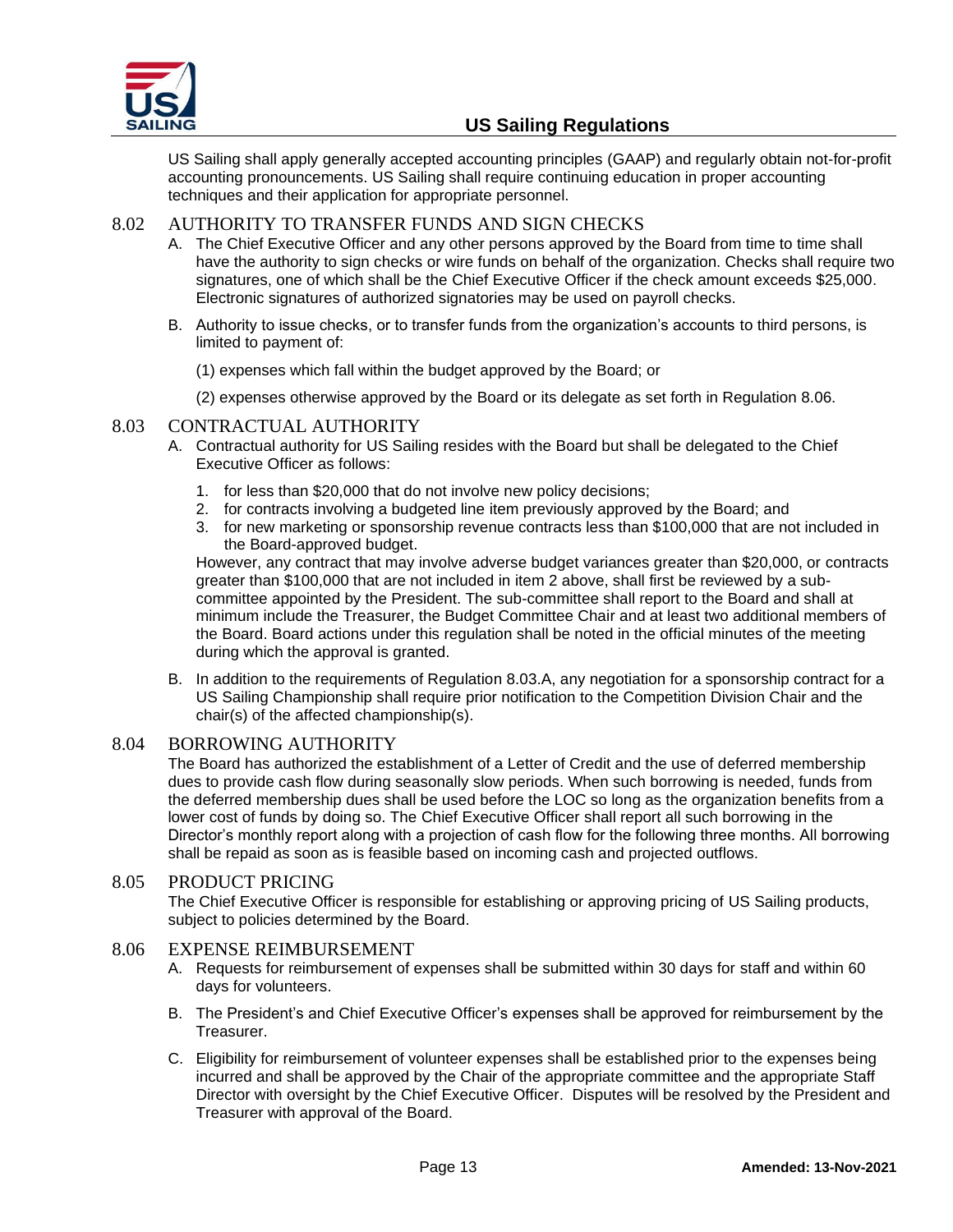

- D. Mileage will be reimbursed at the rate then allowed by the Internal Revenue Service. Food expense for volunteers will be reimbursed at the daily rate set by the Internal Revenue Service (IRS) guidelines unless otherwise approved by the Chief Executive Officer.
- E. Expense reimbursement for volunteer delegates attending international meetings on behalf of US Sailing will, on request, be reimbursed for the cost of reasonable round-trip airfare and provided an agreed upon per diem of \$200.

## 8.07 [RESERVED]

## 8.08 EXCESS FUNDS

Excess funds generated from a specific US Sailing Championship or group of championships shall be designated as temporarily restricted funds for the future support of that championship or group of championships. Requests to draw on this account shall be submitted by the Championships Committee to the Board for approval.

## 8.09 OLYMPIC SAILING FUNDS

The Olympic Windfall Fund originated from payments made to US Sailing from the surplus generated from the 1984 Olympic Games in Los Angeles. The Fund has been designated by the Board of Directors solely for the support of Olympic sailing, including training and development, and associated Olympic Sailing Division department and organizational overhead and operating expenses. Disbursements from the Fund are therefore restricted to these purposes.

- A. The Fund shall be invested to provide for long term appreciation and stability and use in perpetuity. The Board of Directors is responsible for carrying out this policy and may hire professional investment managers to provide investment services.
- B. The Olympic Sailing Office may request up to 4.5 % of the value of the Fund determined as of September 30<sup>th</sup> previous to the budget year in question, to be included in the Olympic Sailing Committee's annual budget using the budget process of US Sailing, and may make such other requests directly to the Board as the Olympic Sailing Office considers necessary for the good of the Olympic sailing program. Approvals of funding requests not taken by the Olympic Sailing Office by the close of business December 31<sup>st</sup> each budget year shall expire and shall not carry forward to succeeding budget years.
- C. All disbursements from the Fund shall be approved by the Board, which shall determine if the disbursement is prudent based on considerations of the long term preservation of the Fund, economic conditions, the Fund's expected total return, other resources available for the same purpose, the importance of the activity the disbursement will support, and other considerations as deemed appropriate by the Board.
- D. Additional monies raised for the benefit of the Olympic Sailing Program shall not be used for any purpose other than for the benefit of the Olympic Sailing programs. These funds shall not be comingled with the general funds of the association but may be co-mingled with funds under the management of the U.S. Olympic Foundation.

## 8.10 PERMANENTLY RESTRICTED FUNDS Endowments and other permanently restricted funds shall be established with a minimum of \$10,000.

## 8.11 DEFERRED REVENUE

A portion of the deferred revenue account may be utilized as a line-of-credit if US Sailing will benefit from the difference between the interest that would be paid relative to the interest that would have been earned.

- 8.12 NON-CASH DONATIONS US Sailing shall comply with GAAP with regard to non-cash contributions. Gifts of securities shall be sold immediately upon receipt to preserve value of the donation. Other non-cash donations shall be recorded at fair value on the date of the gift.
- 8.13 PROPERTY AND EQUIPMENT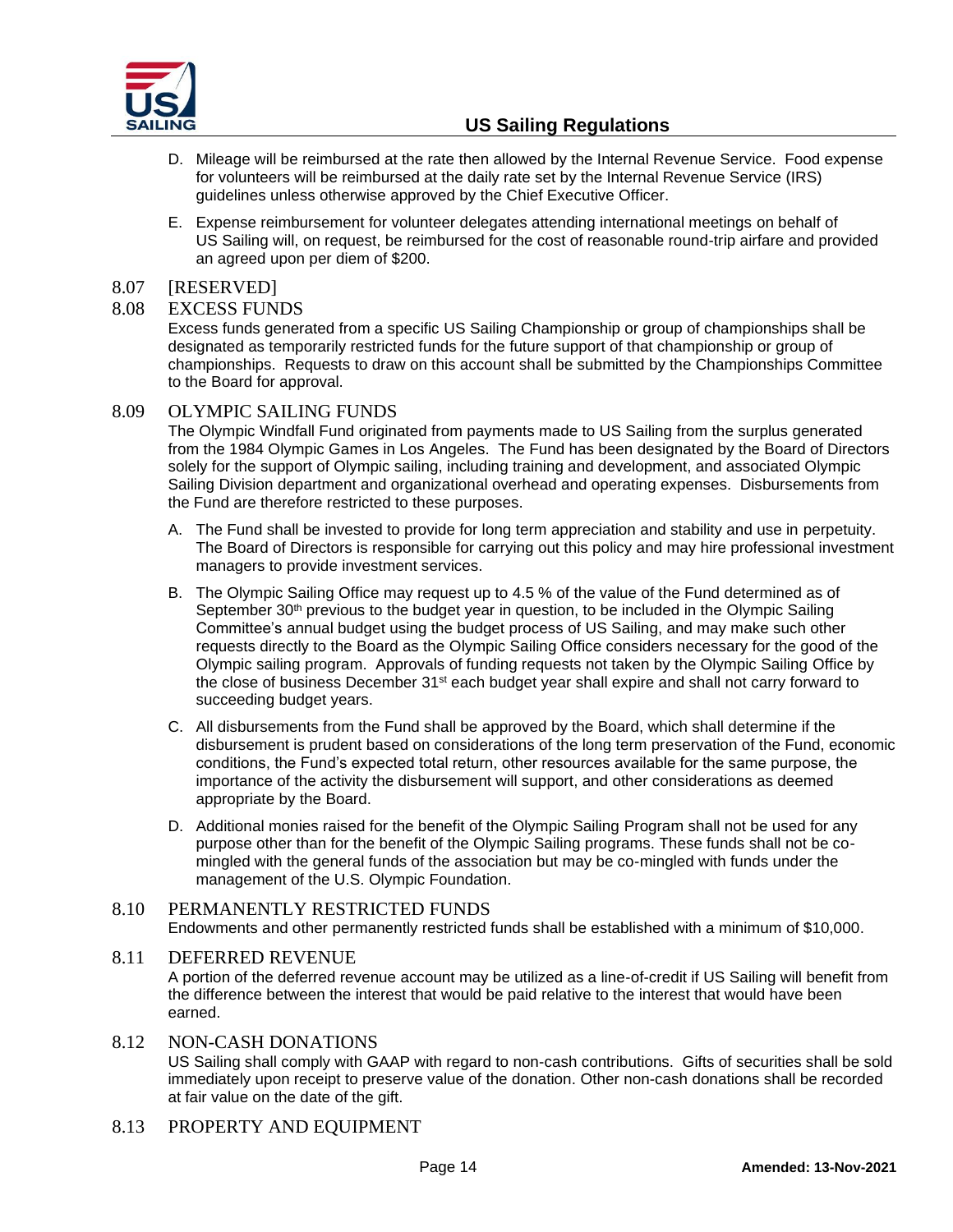

- A. US Sailing shall comply with GAAP with regard to impairment of long-lived assets and for long-lived assets to be disposed of.
- B. The association shall conduct an annual physical inventory of all property and equipment for comparison with accounting records and write-off of any non-recoverable assets or fully depreciated assets that cannot be located.
- C. All properties of US Sailing are subject to the contract authority set forth in Regulation 8.03 and provisions approved by the Board. The Chief Executive Officer shall establish and maintain a complete list of all titles, events, programs, activities, and other tangible and intangible properties of US Sailing. The list shall be available at US Sailing's offices.
- D. Products, including databases and intellectual properties, procured with US Sailing funds are the property of US Sailing. US Sailing shall respect the restrictions imposed on the use of such property as a condition of procurement.
- E. US Sailing may make the personal membership list available for commercial rental subject to:
	- 1. the approval of the Chief Executive Officer and the Management Division Chair;
	- 2. the list being coded to prevent misuse; and
	- 3. the ability for a member to opt out of receiving commercial messages.

## 8.14 COMPETITOR FUNDING

- A. A competitor who wishes to be considered for US Sailing funding shall be a member of US Sailing and must regularly sail in the United States. Grants to non-U.S. citizens, as recommended by the granting committee, may be considered by the Board.
- B. A competitor who accepts grants from US Sailing or its constituent bodies and who represents another country in an international class, world or continental championship, World Sailing World event, the Olympics, Pan American or Area Games associated and/or affiliated with the Olympics or any event that is a qualifying event for the US Sailing Team shall forfeit eligibility for funding for a period of three years. A U.S. citizen who has competed in any of the above mentioned events representing a country other than the United States shall not be eligible for US Sailing Team membership for a period of three years.

## <span id="page-14-0"></span>**9 MEETINGS**

9.01 SMOKING

Every US Sailing meeting shall be conducted in a SMOKE-FREE environment. This shall include, but not be limited to, meeting rooms, registration areas, hallways and public areas, cocktail parties, receptions, dinners and event venues.

9.02 FIRST BOARD OF DIRECTORS MEETING The Board shall meet within one (1) day of the close of the Annual Meeting for the purpose of electing officers as described in Bylaw 311 and conducting such other business as appropriate.

## 9.03 COMMITTEE MEETINGS Meeting requirements and authorized methods of conducting business are stated in Bylaw 511-7.

## 9.04 COMMITTEES OPEN FORUM ASSEMBLY

At each US Sailing Annual General Meeting, the Board of Directors shall plan to convene at least one assembly, of sufficient duration, to serve as an open forum for all US Sailing members and the Committees of the Association to share their concerns on items of interest and potentially develop consensus recommendations to the Board of Directors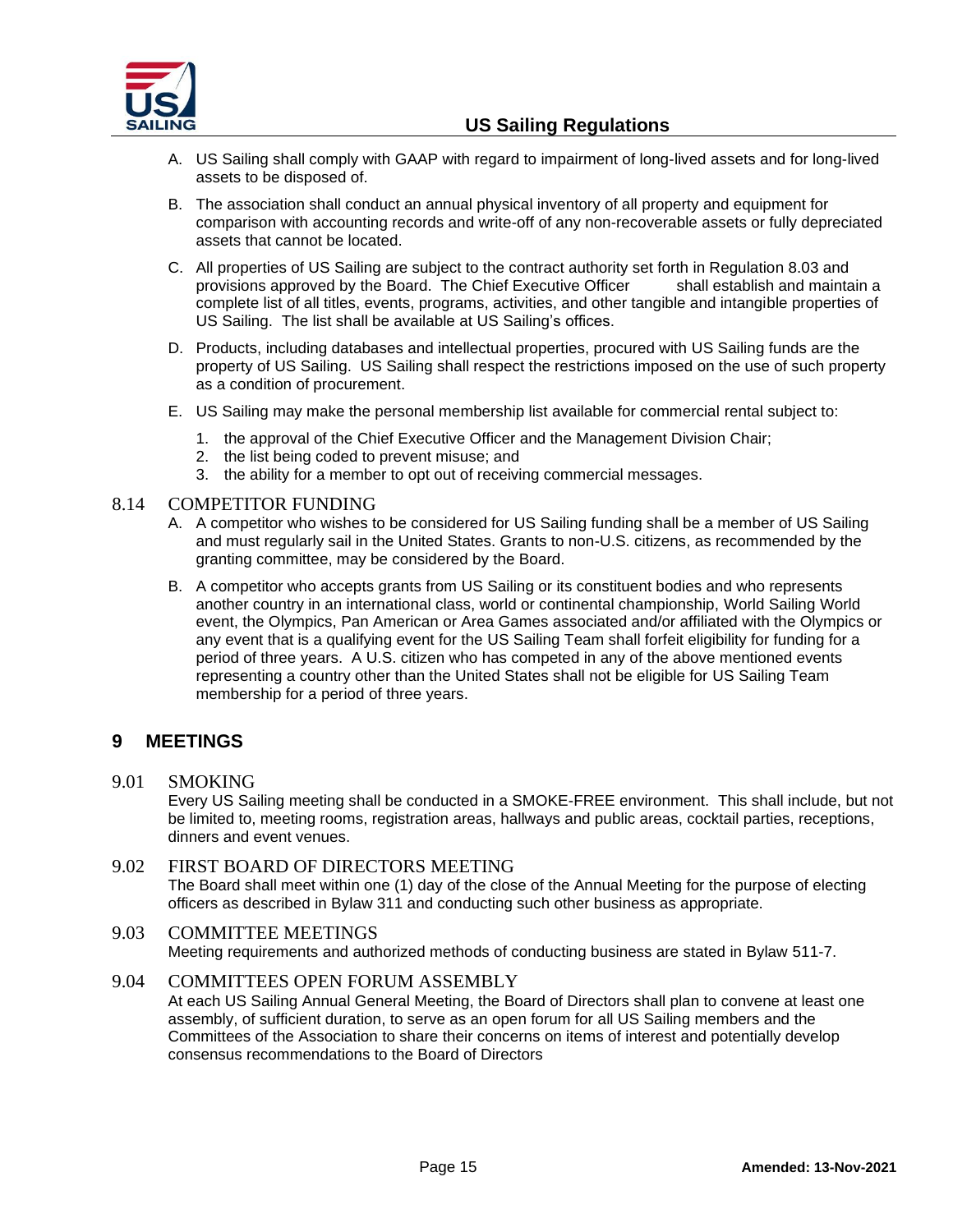

# <span id="page-15-0"></span>**10 CHAMPIONSHIPS AND OTHER US SAILING EVENTS**

## 10.01 ADMINISTRATION

- A. US Sailing Events and Championships
	- 1. All US Sailing events and championships, at all levels, shall be held at sites free of power line hazards.

## B. US Sailing Championships

- 1. Guidelines for sailing instructions, notices of race and conditions adopted by the Championships Committee shall be used for all US Sailing championships at all levels. Exceptions shall be approved in advance by the relevant championship chair and organizing committee, and the Chair of the Championships Committee.
- 2. Race officers, judges, and umpires at US Sailing championships shall be appointed in accordance with Regulation 10.06.
- 3. Championship conditions shall be maintained and approved by the sponsoring committee and the Championship Committee. The current version of the championship conditions shall be available on the US Sailing website. As documented below, some conditions may require permission of the Board.
- 4. Event organizing committees shall communicate, coordinate, and consult with US Sailing committees that support and promote the event's sailing discipline or constituency.
- 5. The venues for US Sailing championships shall be located in the U.S. unless an exception is approved by the Board. A Regional Sailing Association, club or Local Sailing Organization outside the United States may host qualifiers for US Sailing championships, provided the host club or Local Sailing Organization is a member of US Sailing.

## 10.02 NON-USA RESIDENT PARTICIPATION IN US SAILING CHAMPIONSHIPS

- A. Unless the notice of race for a particular championship requires US citizenship or resident alien status, participation in US Sailing championships is open to non-US citizens (including resident and non-resident aliens), provided all other requirements of the Championship are met. Specific championships may require US citizenship or resident alien status by stating the requirements in the notice of race and in the championship conditions. Non-resident aliens may request a waiver. Creating a new requirement of US citizenship for a championship requires approval of the Board.
- B. When the Championship is a qualifier for international or any other competition the top finisher(s) qualified to represent the US will qualify. The Olympic Sailing Committee may make exceptions to this regulation for any trials held under the auspices of the OSC.
- C. Non-US citizens may serve as race officials at US Sailing championships as per Regulation 10.06.

## 10.03 PROHIBITED SUBSTANCES

- A. For adult US Sailing championship events, no competitor shall use or possess, either on or off the water: marijuana or any other substance if possession is illegal under state or federal law.
- B. For Junior and Youth events or for junior or youth competitors in any US Sailing championship, no participant or competitor shall use or possess, either on or off the water:
	- 1. marijuana or any other substance if possession is illegal under state or federal law; or
	- 2. any alcoholic beverages.
- C. An alleged breach of one of these regulations shall not be grounds for a protest; this changes rules 60.1(a), 60.2(a) and 60.3(a). However, when the protest committee believes that a competitor may have breached one of these regulations, it shall follow the process described in the Championships Code of Conduct. If a competitor is found to have breached one of the elements within the Code of Conduct, they shall be excluded from the remaining races of the series and, where practicable, removed from the regatta venue and sent home. When a competitor withdraws from part of an event pursuant to the Code, the scores of all completed races shall stand for the purposes of determining the seeding of subsequent rounds or stages in the event. However, that competitor's boat/team will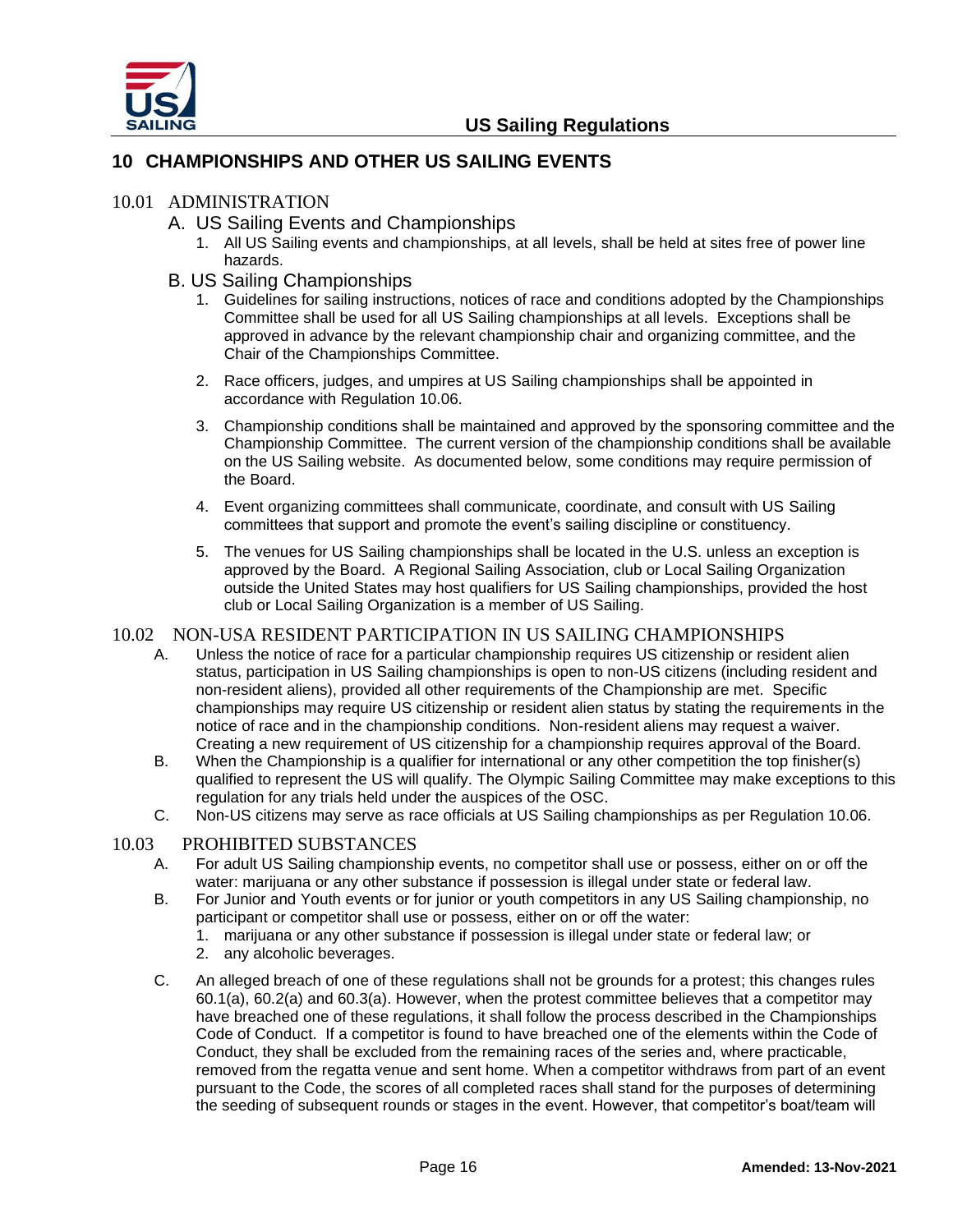

no longer be eligible to compete in the event, shall be removed from the final event scores, and each boat/team with a worse finishing place in the event shall be moved up one place.

D. Either Regulation 10.03 A or 10.03 B, as appropriate, and Regulation 10.03 C shall be included in the Notice of Race and the Sailing Instructions for every US Sailing championship.

## 10.04 USE OF PERSONAL FLOTATION

- A. Adult Qualifying and Championship Events
	- 1.For US Sailing Adult qualifying and championship events in keelboats, each competitor shall wear a USCG approved PFD at all times while on the water, except for brief periods while adding or removing clothing.
	- 2.For championship and qualifying events in dinghies, each competitor shall wear a USCG approved life jacket that is 100% dependent on foam for flotation and the appropriate size for the sailor, at all times while on the water, except for brief periods while adding or removing clothing.
- B. Youth or Junior Events, including Junior Olympics, Qualifying, and Championship Events For all US Sailing Youth or Junior sanctioned events (JOs, qualifiers, finals), each competitor shall wear a USCG approved life jacket that is 100% dependent on foam for flotation and the appropriate size for the sailor, at all times while on the water, except for brief periods while adding or removing clothing.
- C. Exceptions

Where the World Sailing Offshore Special Regulations (OSR) apply, they replace this requirement. Competitors from outside the U.S. may wear a PFD approved by their nations' certification authority to the extent permitted by international treaty.

## D. Notice of Race and Sailing Instructions

Regulations 10.04 A 1, 10.04 A 2, or 10.04 B, as appropriate, shall be included in the Notice of Race and Sailing Instructions. The Sailing Instructions shall include the words, "A violation of this Instruction may be protested by race officials or a competitor; however, an inadvertent and momentary breach of this instruction may receive a penalty less than disqualification at the discretion of the protest committee. This changes rule 64.1"

## 10.05 PERPETUAL CHAMPIONSHIP TROPHIES

- A. Perpetual trophies for US Sailing Championships shall be on permanent display in a place approved by the relevant sponsoring committee and the Championship Committee.
- B. The perpetual trophy for a US Sailing Championship shall be on display at the venue for that event while it is being held whenever possible. US Sailing shall arrange for the transport of perpetual trophies to and from such venue (including appropriate insurance).
- C. Winners of a US Sailing perpetual trophy shall receive a framed photograph of the trophy, with a similar framed copy to go to the winner's club.

## 10.06 RACE MANAGEMENT, UMPIRING, AND JUDGING

- A General Policy
	- 1. No person may serve as a member of the umpire team, protest committee, or as the principal race officer at an event in which any competitor in the event is a close relative, an employer, or an employee. A close relative is an individual related to another person or the person's spouse within the third degree. This includes a parent, grandparent, great-grandparent, sibling, child, grandchild, great-grandchild spouse or close relative of a spouse including a step- or in-law relative.
	- 2. Volunteers shall comply with US Sailing Regulation 14 Code of Ethics.
	- 3. The host club or venue shall appoint US Sailing certified race officials, at the appropriate level, to the protest committee or the umpire team, and to key positions on the race committee.
	- 4. Except in case of illness or emergency, the protest committee shall consist of a minimum of three judges.
- B. US Sailing Championship qualifying events:
	- 1.Require the appointment of a certified US Sailing Regional Race Officer. However, a certified US Sailing Club Race Officer may serve as Principal Race Officer with the approval of the Area Race Officer (ARO) and the Area Championship Representative if a Regional or National Race Officer acts as Deputy Race Officer (DRO).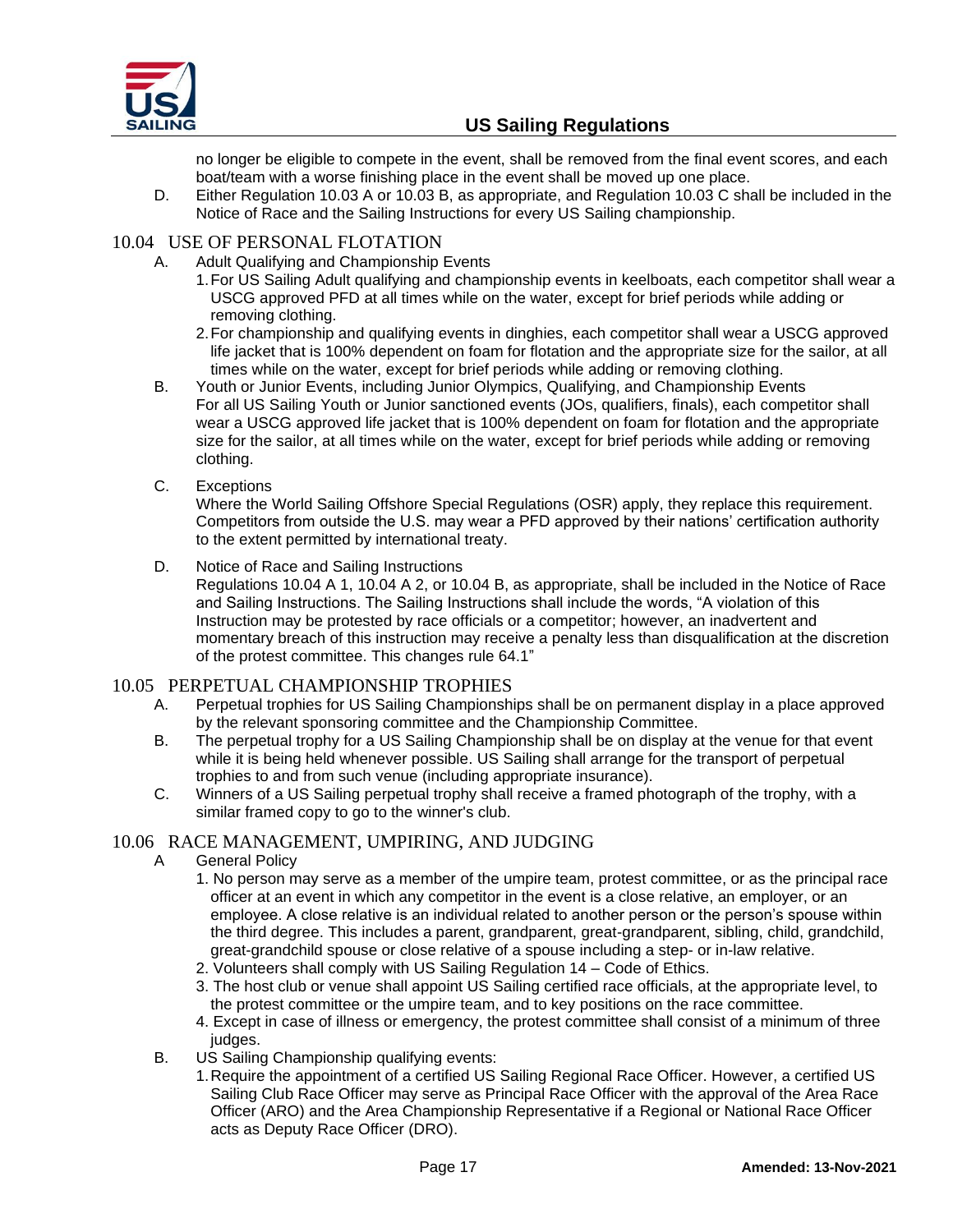

- 2. Require the appointment of a certified US Sailing Regional Judge or National Judge as chief judge. Require that a majority of the jury be certified US Sailing judges (at any certification level).
- 3. At match or team racing events, require the appointment of a certified US Sailing National Umpire as chief umpire. Require that at least one half of the umpire team be US Sailing certified umpires (at any certification level).
- 4. Exceptions must be approved by the US Sailing chair of the applicable championship and:
	- The national chair of the applicable championship committee, and
- The chair of the applicable race officials committee (Judges, Race Management, Umpires).
- 5.If the requirements for appointments cannot be met at least 60 days before the start of the event after allowing for exceptions, an alternate venue may be chosen.
- C. National Championship Events:
	- 1.Require the appointment of a certified US Sailing National Race Officer as PRO, but may accept a certified US Sailing Regional Race Officer if a US Sailing National Race Officer acts as DRO.
	- 2.Require the appointment of a certified US Sailing National Judge as chief judge. Require that a majority of the protest committee be certified US Sailing judges (at any certification level).
	- 3.At match or team racing events, require the appointment of a certified US Sailing National Umpire for chief umpire. Require that a minimum of one half of the umpire team be US Sailing National Umpires.
	- 4.The only exception shall be a reduction in certification level. Exceptions may be made with the approval of the chair of the US Sailing Championship committee involved, together with:
		- The national chair of the US Sailing Championships Committee, and
	- The chair of the applicable race officials committee (Judges, Race Management, Umpires).
	- 5. If the requirements for an appointment cannot be met at least 60 days before the start of the event after allowing for exceptions, an alternate venue may be chosen.

## 10.07 COACHING AND SUPPORT BOATS

- A. General Policy
	- 1.At Championships or other events where coaching is offered or allowed, the Organizing Authority shall follow the US Sailing Coaching and Support Boat Policy at [http://www.ussailing.org/racing/championships/coaching-and-support-boat-policy/.](http://www.ussailing.org/racing/championships/coaching-and-support-boat-policy/)
	- 2.All US Sailing championships or qualifiers are given a level of Grade 1, Grade 2 or Grade 3 as described in the US Sailing Coaching and Support Boat Policy.
- B. Notice of Race and Sailing Instructions
	- 1.The Organizing Authority and Race Committee shall state in the Notice of Race and Sailing Instructions the Grade given to the event.

# <span id="page-17-0"></span>**11 RACE ADMINISTRATION**

## 11.01 RACING RULE PROPOSALS TO WORLD SAILING

The Racing Rules Committee will propose changes in the RRS to the Board at a time determined by the Board such that the Board has sufficient time to consider them and to then submit them to World Sailing by the annual deadline determined by World Sailing.

- 11.02 US Sailing PRESCRIPTIONS
	- A. Proposals to make a substantive change in a US Sailing prescription to the racing rules, or to propose a new one, shall be transmitted to the Racing Rules Committee no later than February 15th of the year preceding the year in which the new racing rules will take effect.
	- B. A Conference Committee shall review a draft of the US Sailing prescriptions prepared by the Racing Rules Committee. The draft shall be transmitted to the Conference Committee by July 15th. The Conference Committee shall consist of the three members of the Racing Rules Committee appointed by its Chair and three members appointed by the President.
	- C. By August 15th, the Conference Committee shall transmit the prescriptions, including any amendments they wish to propose, to the Board and the Racing Rules Committee for final approval.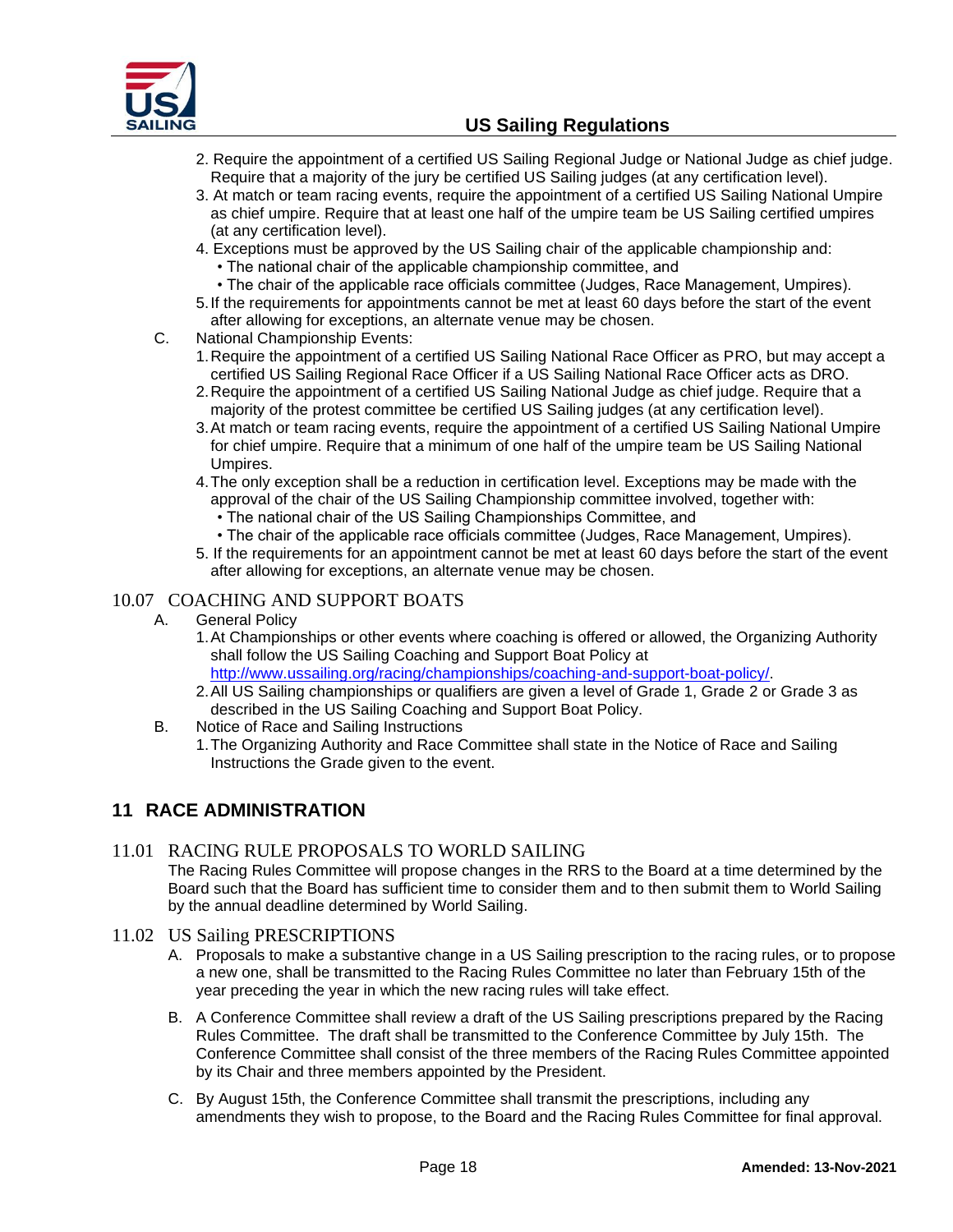

If final approval is not obtained prior to September 15th, the Board and the Racing Rules Committee shall meet in-person or by conference call.

D. Only prescriptions approved by the Board shall be incorporated into the RRS.

## 11.03 APPEALS

- A. When a decision of the Appeals Committee is selected for publication, it shall be inserted in the current edition of US Sailing Appeals and World Sailing CASES and posted on the US Sailing website. When a new edition of the book is published following the revision of The Racing Rules of Sailing, decisions previously posted on the US Sailing website shall be removed.
- B. The Appeals Committee proposes, for approval by the Board, the submission of US Sailing Appeals to World Sailing for adoption as World Sailing Cases.
- 11.04 World Sailing CERTIFICATION
	- A. The applicable Race Administration Division committee shall review an application for International Judge, International Measurer, International Race Officer, and International Umpire, and acceptable applications shall be submitted to the Board for approval as US Sailing nominations for World Sailing certification.
	- B. In the case of an application for an International Measurer, comment and review shall be solicited from the applicable U.S. Class Association or Fleet of an International Class Association or Fleet regarding the application prior to submitting the application with these comments to the Board.

# <span id="page-18-0"></span>**12 COMPETITION**

## 12.01 SELECTION OF INTERNATIONAL TEAMS

The International Selection Committee determines the process by which athletes are selected to represent the United States at international sailing events including, but not limited to:

- US Olympic Team
- US Pan Am Games Team
- US Jr. Pan Am Games Team
- US Youth Olympic Games Team
- US Youth Worlds Team
- US Youth Match Racing Worlds Team
- The Association of National Olympic Committees (ANOC) World Beach Games
- US Olympic Test Event Team
- US Offshore Mixed Two Person World Championship Team"
- 12.02 ANTI-DOPING
	- A. Each athlete member of US Sailing shall comply with the anti-doping rules of World Sailing, USOPC, and USADA.
	- B. Sailor Athletes are subject to doping control testing by the USADA as follows:
		- 1. Members of the US Sailing Team shall be subject to In-Competition Testing at selected events held in the United States, and Out-Of-Competition Testing with No-Advance-Notice. Not complying with this and all related location notification requirements of the USADA may be grounds for forfeiture of membership on the US Sailing Team and any of its benefits.
		- 2. Any athlete who has self-registered with the Olympic Sailing Committee as an actively campaigning sailor in any of the Olympic Class Boats shall be subject to In-Competition Testing at selected events in the United States. In addition, any athlete who chooses to compete in the Selection Trials for the Olympic Games, Paralympic Games, and Pan American Games, shall also be subject to In-Competition Testing at those events.
	- C. In accordance with USOPC and World Sailing requirements, US Sailing shall adhere to their antidoping rules.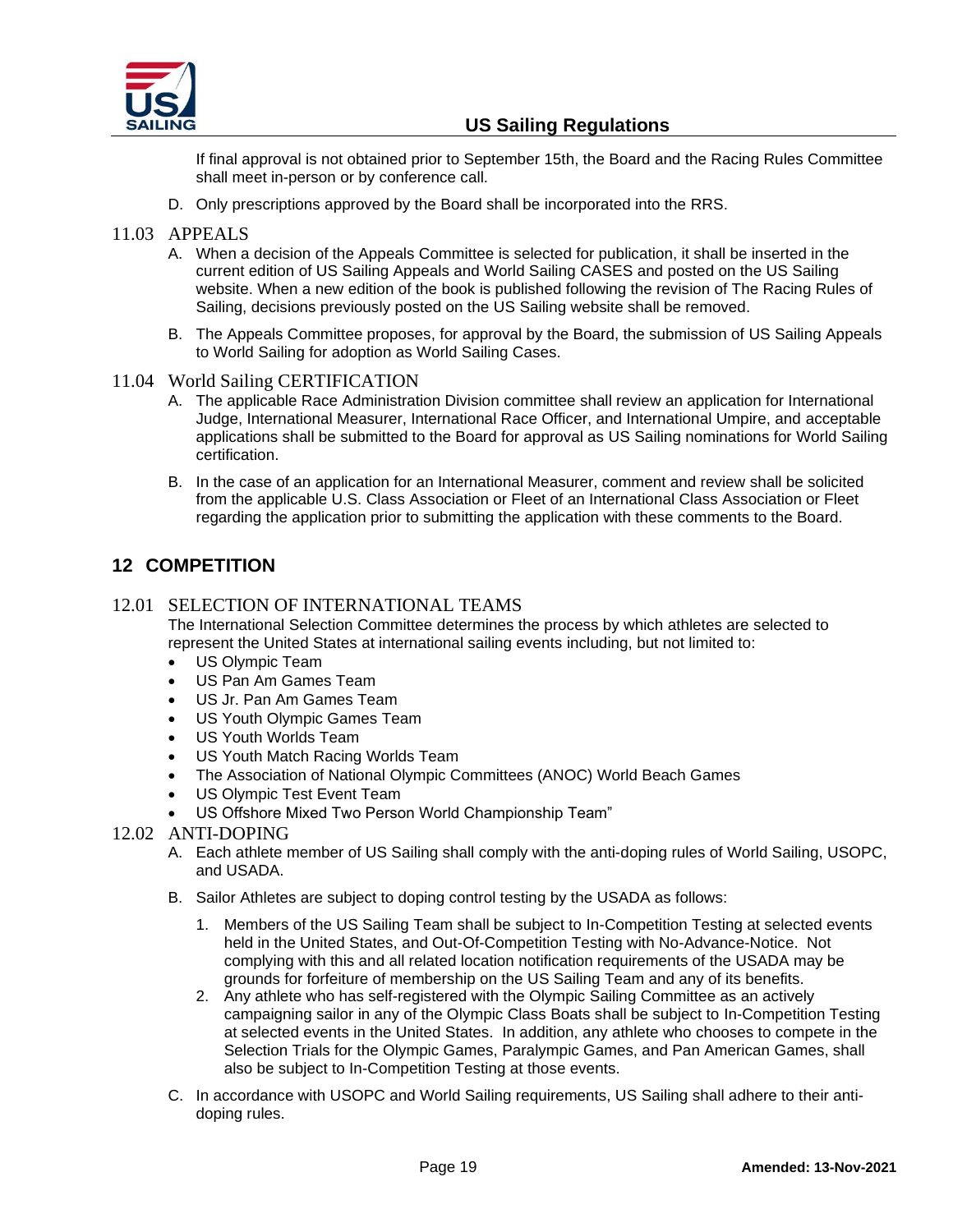

- D. In compliance with the USOPC Bylaws, US Sailing agrees that the United States Anti-Doping Agency (USADA) is the designated independent anti-doping organization selected to conduct drug testing and to adjudicate any related doping offenses, on a domestic basis.
- E. On an international basis the World Anti-Doping Agency (WADA), in conjunction with World Sailing, has responsibility for doping control testing and adjudication, in cooperation with US Sailing and the USADA.

## 12.03 PROTECTED COMPETITIONS

- A **Definition.** For the purposes of this Regulation, a Protected Competition is as defined in the June 18, 2020 version of the USOPC Bylaws
- B **Procedures for Protected Competitions**. US Sailing shall ensure that the Organizing Authority includes the following rules and procedures in the Notice of Race and the Sailing Instructions for a Protected Competition:
	- The US Sailing Prescriptions to rules 60.3, 63.1, and 63.2 shall apply to a Protected Competition, except that the words "when practicable" in (a) and (b) in the prescription to rule 63.1 are deleted.
	- Protest committees shall include 20% "sailor-athlete" representation. "Sailor-athlete" has the meaning of "athlete" set forth in USOPC Bylaw, Section 8.8.2 (the 10-year rule) or Level A or B Sailor-Athlete as defined by US Sailing Sailor Athlete Council (SAC) Bylaws 3.3.1 and 3.3.2 (except that the US Sailing member class referred to in SAC Bylaw 3.3.2.3 shall be an international class recognized by World Sailing at the time of the sailor-athlete's qualification).
	- The right of appeal will not be denied under rule  $70.5$  (a), (b), or (c), but an expedited appeal process may be used that balances the needs of the competitor for certainty with respect to berths in future competitions and sufficient time to prepare the arguments and evidence for the appeal.
	- Any boat that is a party to a redress hearing may be represented by up to two individuals.
	- If a hearing is scheduled after the event is concluded and after the sailors and officials have left the venue, it will be scheduled as soon as possible, and in a place and manner chosen with deference to the competitor's preferences or circumstances; and parties to the hearing have the right to be present telephonically or via video feed as appropriate, provided all participants can hear and speak to each other.
- C **Entry in Protected Competitions**. To ensure that entry or selection requirements for a Protected Competition are equitable for all potential entrants, the organizing authority shall submit the entry or selection requirements for their Notice of Race to US Sailing for review using the following procedure:
	- US Sailing will provide the organizing authority with the text that must be inserted verbatim in both the Notice of Race and the Sailing Instructions.
	- The International Selection Committee shall review the entry and selection requirements, the Notice of Race, and the Sailing Instructions and either approve them or suggest changes.
	- If the organizing authority accepts the changes, the modified race documents are approved.
	- If the organizing authority does not accept the changes, they may appeal to the entire Board of Directors.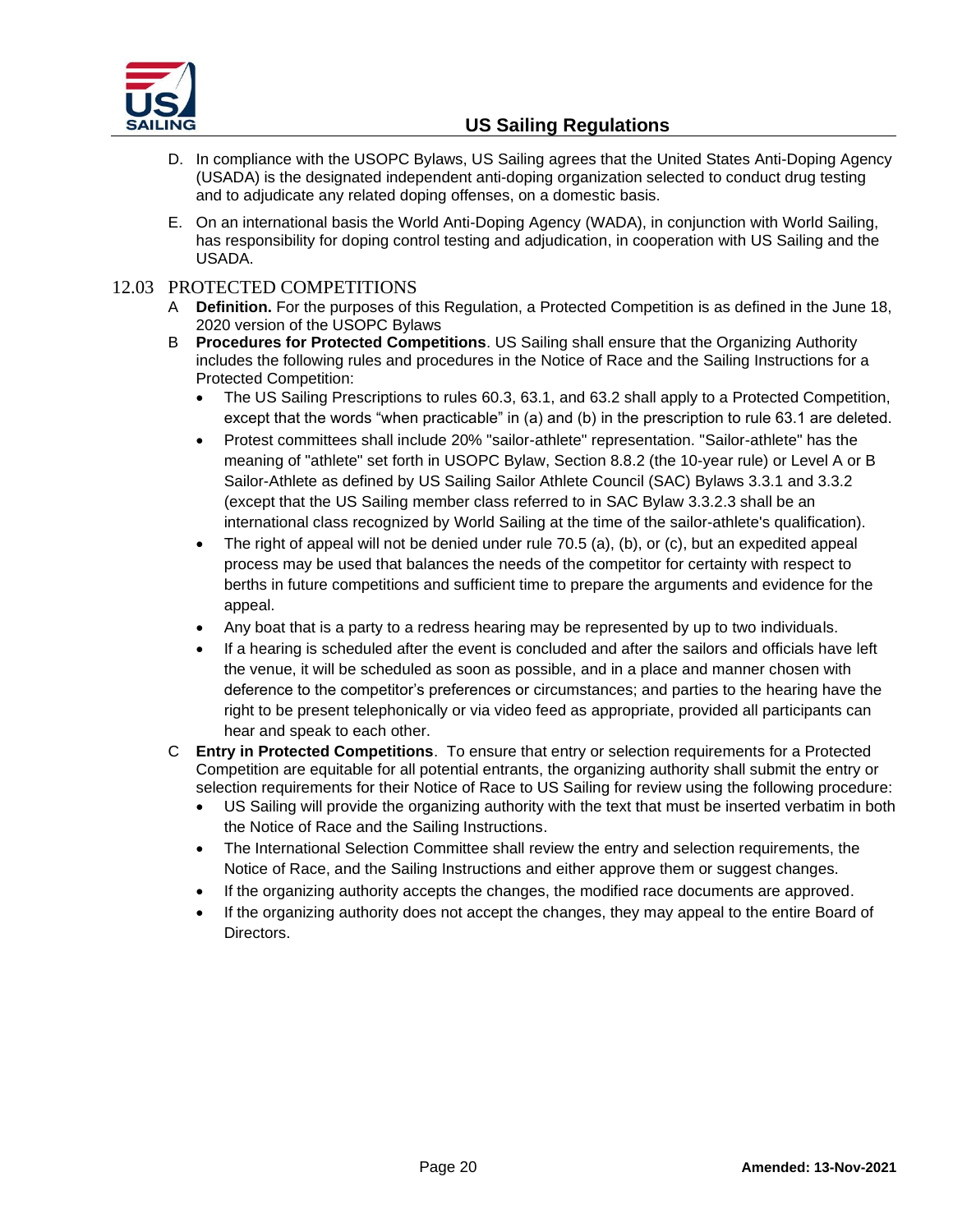

# <span id="page-20-0"></span>**13 ACCESS, RIGHTS, PROTECTION**

#### 13.01 EQUAL ACCESS

US Sailing will not knowingly accept an invitation from, or sanction any event hosted by, a club or organization which has discriminatory practices contrary to Bylaw 201.

#### 13.02 HANDICAP ACCESS

US Sailing events, meetings and championships shall have consideration given for handicap access.

#### 13.03 PROHIBITION OF INDEMNIFICATION AND HOLD HARMLESS AGREEMENTS

- A. Events operated in accordance with the policies, procedures, rules and prescriptions of US Sailing shall not require competitors, as a condition of entry, to personally indemnify and/or hold harmless (or similar word or words), any event organizer, its officers, employees, agents, or members.
- B. With regard to racing events, this regulation is implemented by a US Sailing Prescription to the RRS.

#### 13.04 SEXUAL MISCONDUCT OR HARASSMENT POLICY

- A. As its sexual misconduct or harassment policy, US Sailing supports, adopts and will implement the SafeSport Code for the U.S. Olympic and Paralympic Movements Effective April 15, 2019, and the U.S. Center for SafeSport Minor Athlete Abuse Prevention Policies dated January 23, 2019, each as may be amended from time to time, issued by the U.S. Center for SafeSport (collectively the "SafeSport Policies"), together with the US Sailing SafeSport Policy Handbook approved May 13, 2019 (the "US Sailing SafeSport Handbook"). The SafeSport Policies are currently available at https:SafeSport.org/policies-procedures and are incorporated in these regulations by reference. The US Sailing SafeSport Handbook is available at https://SafeSport.USSailing.org, and is incorporated in these regulations by reference.
- B. Any grievance implicating SafeSport Policies or the US Sailing SafeSport Handbook shall be subject to US Sailing Regulation 15.01.A.2, except to the extent jurisdiction over such grievance falls within the exclusive jurisdiction of the U.S. Center for SafeSport.

## 13.05 PHYSICAL MISCONDUCT, BULLYING, HAZING, HARASSMENT, OR EMOTIONAL MISCONDUCT POLICY

- A. As its physical misconduct, bullying, hazing, harassment, or emotional misconduct policy, US Sailing supports, adopts and will implement the SafeSport Code for the U.S. Olympic and Paralympic Movements Effective April 15, 2019, and the U.S. Center for SafeSport Minor Athlete Abuse Prevention Policies dated January 23, 2019, each as may be amended from time to time, issued by the U.S. Center for SafeSport (collectively the "SafeSport Policies"), together with the US Sailing SafeSport Policy Handbook approved May 13, 2019 (the "US Sailing SafeSport Handbook"). The SafeSport Policies are currently available at https://SafeSport.org/policies-procedures and are incorporated in these regulations by reference. The US Sailing SafeSport Handbook is available at https://SafeSport.USSailing.org, and is incorporated in these regulations by reference.
- B. Any grievance implicating SafeSport Policies or the US Sailing SafeSport Handbook shall be subject to US Sailing Regulation 15.01.A.2, except to the extent jurisdiction over such grievance falls within the exclusive jurisdiction of the U.S. Center for SafeSport.

#### 13.06 COVERED INDIVIDUALS

This listing of Covered Individuals does not apply to US Sailing's organizational members; however, US Sailing strongly encourages its organizational members to adopt similar SafeSport programs and policies.

For 2017 and following years, "Covered Individuals for US Sailing under SafeSport policies include the following:

- A. Group 1 (require SafeSport training and background checks)
	- All US Sailing staff and interns;
	- Each member of the US Sailing Board of Directors; and
	- Each member of the US Sailing Olympic Sailing Committee.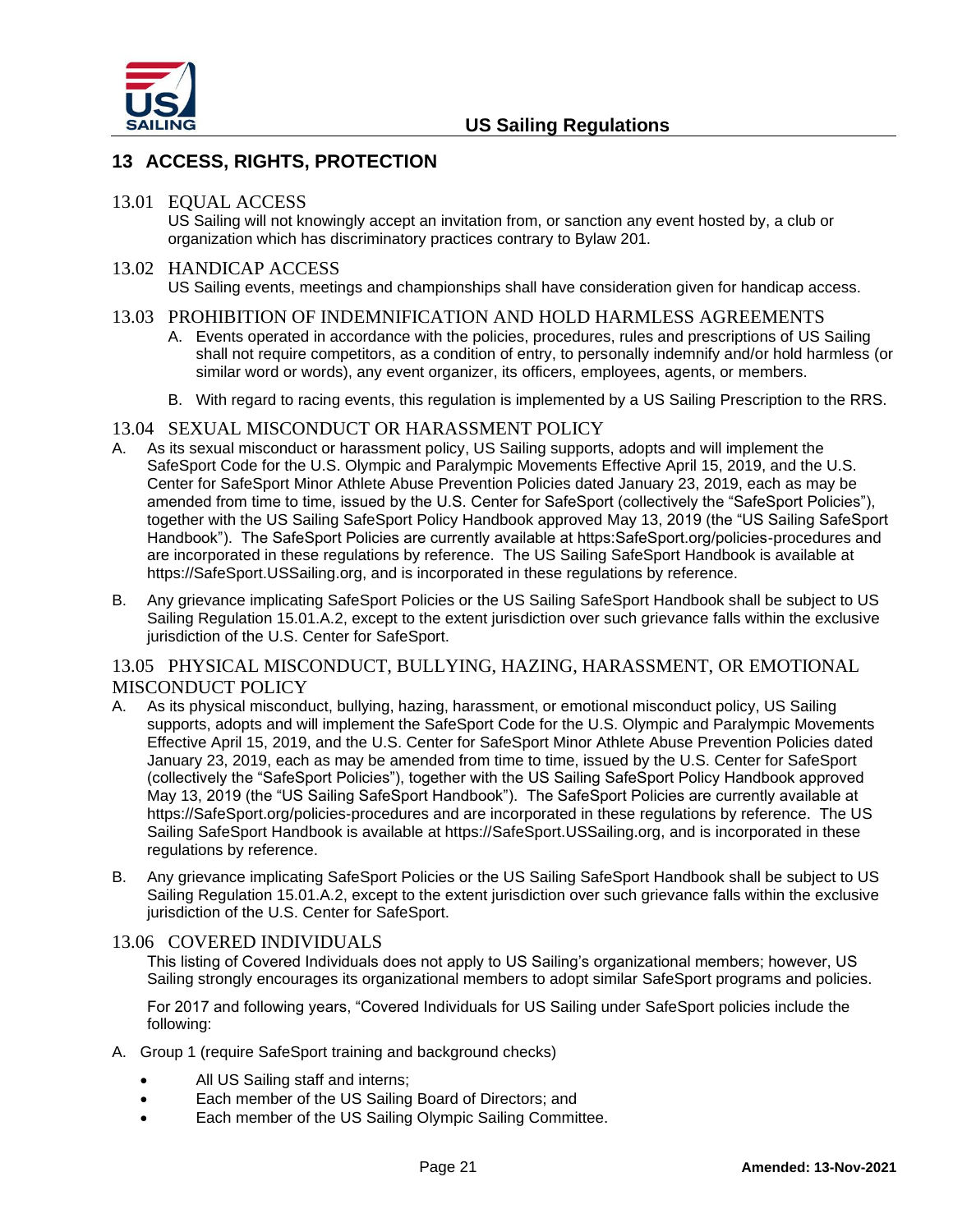

- B. Group 2 (require SafeSport training and background checks)
	- For US Sailing Championships and the US Sailing Team:
	- o Staff coaches; contract coaches; US Sailing coach applicants; and
	- $\circ$  Support personnel including (but not limited to) medical; therapeutic; and boatwrights.
- C. Group 3 (other individuals agreed by SafeSport and US Sailing to be within the SafeSport jurisdiction:
	- Group 3A (individuals that US Sailing requires to have SafeSport training for their certification to be valid):
		- o US Sailing Certified Race Officials for US Sailing Championships and other events where US Sailing is the Organizing Authority such as PROs, umpires, judges, and members of the Technical Committee of the event.
	- Group 3B (individuals that US Sailing strongly encourages to have SafeSport training:  $\circ$  Committee Chairs that are responsible for US Sailing Championships.
	- Group 3C (constituents that US Sailing encourages to take SafeSport training: o Individual members.

# <span id="page-21-0"></span>**14 CODE OF ETHICS**

## 14.01 SCOPE

The US Sailing Code of Ethics (Code) applies to volunteers, employees, and representatives of member organizations when acting on behalf of US Sailing.

## 14.02 GENERAL

- A. When acting on behalf of US Sailing, individuals shall refrain from placing themselves in a position wherein their ability to objectively perform their duties has been compromised or appears to be compromised. Any such individual shall refrain from participating on any issue in which he or she has a personal or pecuniary interest not common to other members of US Sailing, and shall disclose such interest before the issue is debated.
- B. As fiduciaries, directors owe to US Sailing the duty of care and the duty of loyalty. The duty of care requires fiduciaries to be sufficiently well informed about the affairs of US Sailing and the qualifications of any officers, professionals, committees or others on whom they may rely to enable them to make honest, prudent, and good-faith decisions within the areas of responsibility of the Board. The duty of loyalty requires fiduciaries to keep the institution's interest paramount, subordinating their personal interests to the interests of US Sailing and the sport of sailing.

## 14.03 CORPORATE AND OTHER OFFICIALS

Any individual employed by US Sailing or serving on the Board or committee of US Sailing, or otherwise serving in any capacity carrying with it the authority or ability to make or influence decisions affecting the business of US Sailing, shall comply with the following:

- A. shall use a reasonable standard of care when acting on behalf of US Sailing;
- B. when conflicts arise, shall subordinate his or her personal and individual interests to the interests of US Sailing and the sport of sailing;
- C. shall refrain from placing himself, or herself, in a position wherein the ability to objectively perform his or her duties has been compromised or appears to be compromised, such as the acceptance of significant favors, gifts or by any other activity;
- D. shall not use any property, asset or information of US Sailing, or any position of authority at US Sailing or similar organization, for personal or financial gain;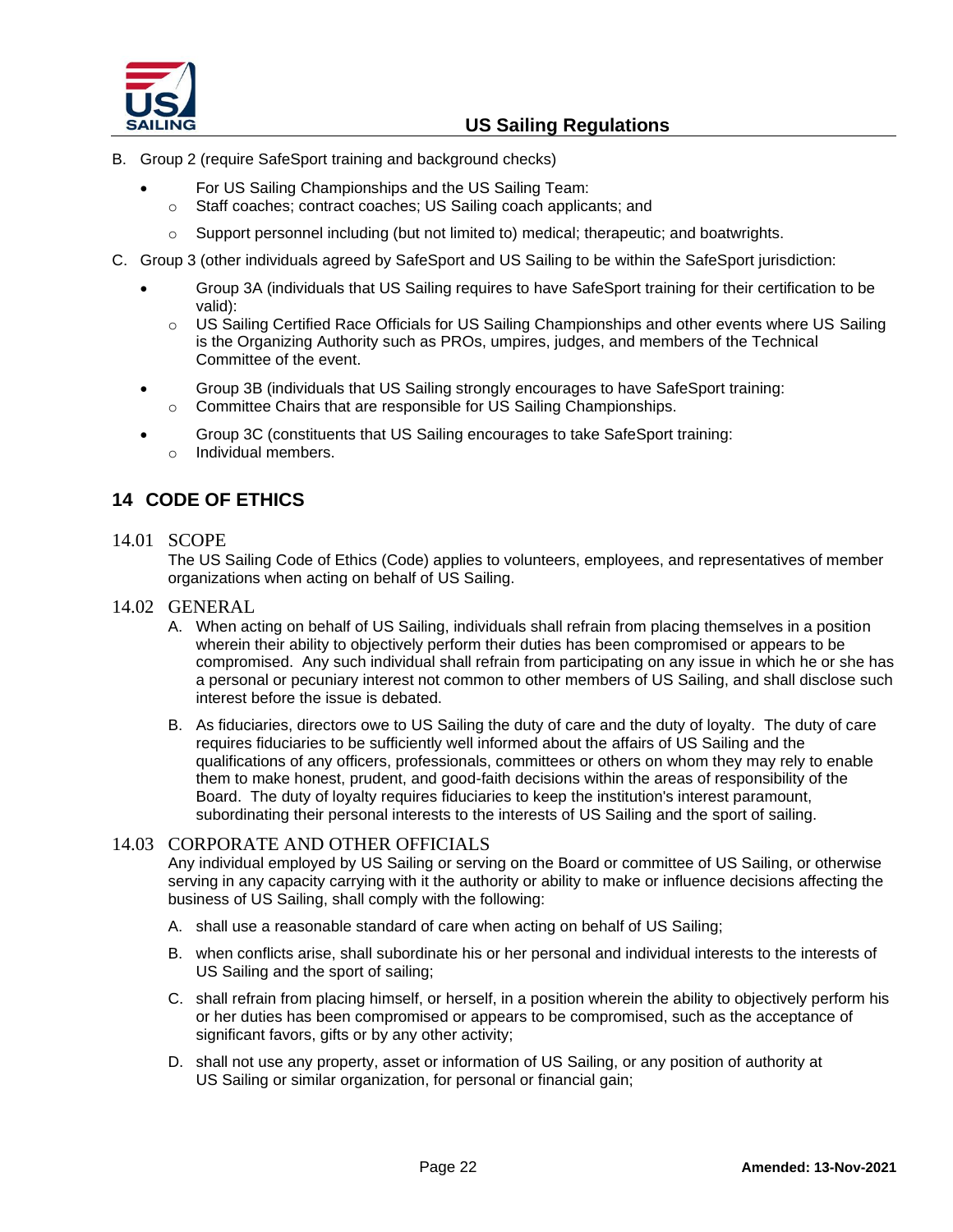

- E. shall refrain from voting on any issue in which he or she has a personal or financial interest not common to other members of US Sailing and shall disclose any such interest before any formal discussion of the issue prior to a vote by the other members of the Board, committee or other group;
- F. shall maintain the corporate and other records of US Sailing in compliance with Regulation 7.03 (Document Retention Policy); and
- G. shall not alter, cover up, falsify, or destroy any document to prevent its use in an official proceeding nor otherwise obstruct, influence, or impede any official proceeding.

#### 14.04 VOLUNTEERS AT US Sailing EVENTS; CERTIFIED OFFICIALS AT ANY EVENT Any individual involved in running an event organized or sanctioned by US Sailing; any individual selecting competitors to compete in an event organized by US Sailing or in the Olympic, Paralympic or Pan American Games; or any individual holding certification from US Sailing as a coach, instructor or race official, whether acting in the capacity for which they hold certification or otherwise, shall:

- A. avoid conflicts of interest, whether actual or perceived;
- B. subordinate his or her personal and individual interests to the interests of the sport of sailing and the competitors therein;
- C. apply and enforce the rules in a fair and even-handed manner; and
- D. respect the right of all competitors in the sport of sailing to fair and equal treatment, free from discrimination or harassment of any kind.

## 14.05 US Sailing ETHICS COMPLIANCE OFFICER

The Chair of the Governance and Ethics Committee shall serve as the US Sailing Ethics Compliance Officer and shall coordinate the activities of the Governance and Ethics Committee with those of other entities within US Sailing in obtaining compliance with this Regulation 14.

## 14.06 ACKNOWLEDGEMENT AND DISCLOSURE

- A. Board members, committee members selected by the Board, and staff members selected by the Chief Executive Officer, shall acknowledge in writing that they have read and accepted the conditions of this Regulation 14. In addition, the nature and extent of any potential conflict of interest in a business relationship or in outside activities shall be fully disclosed and reported as follows:
	- 1. Staff to the Chief Executive Officer or ECO.
	- 2. Volunteers to the chair of the committee involved or ECO.
	- 3. Independent contractors to the chair of the committee or division director involved or ECO.
	- 4. ED, Board member, or committee chair to the ECO.
- B. Disclosing a potential conflict does not imply a conflict of interest or impropriety. However, individuals in a position of conflict are precluded from participating in any further consideration of or action related in the matter.

## 14.07 COMPLIANCE

- A. Each employee, volunteer, independent contractor, and member organization has the obligation not only to abide by the Code of Ethics, but also to report violations of the Code when they become aware of them. Any retaliation or threat of retaliation against anyone who in good faith reports a suspected violation shall constitute a violation of the code.
- B. Employees, volunteers, independent contractors or member organizations that violate or condone the violation of the Code of Ethics are subject to disciplinary measures including but not limited to expulsion from the Board or any committee, downgrading or revocation of certification or termination of employment.
- C. Investigations of allegations of misconduct under Regulation 14 will be conducted in accordance with the procedures provided in Regulation 15, see Regulation 15.07.

## 14.08 GUIDANCE AND REPORTS OF VIOLATIONS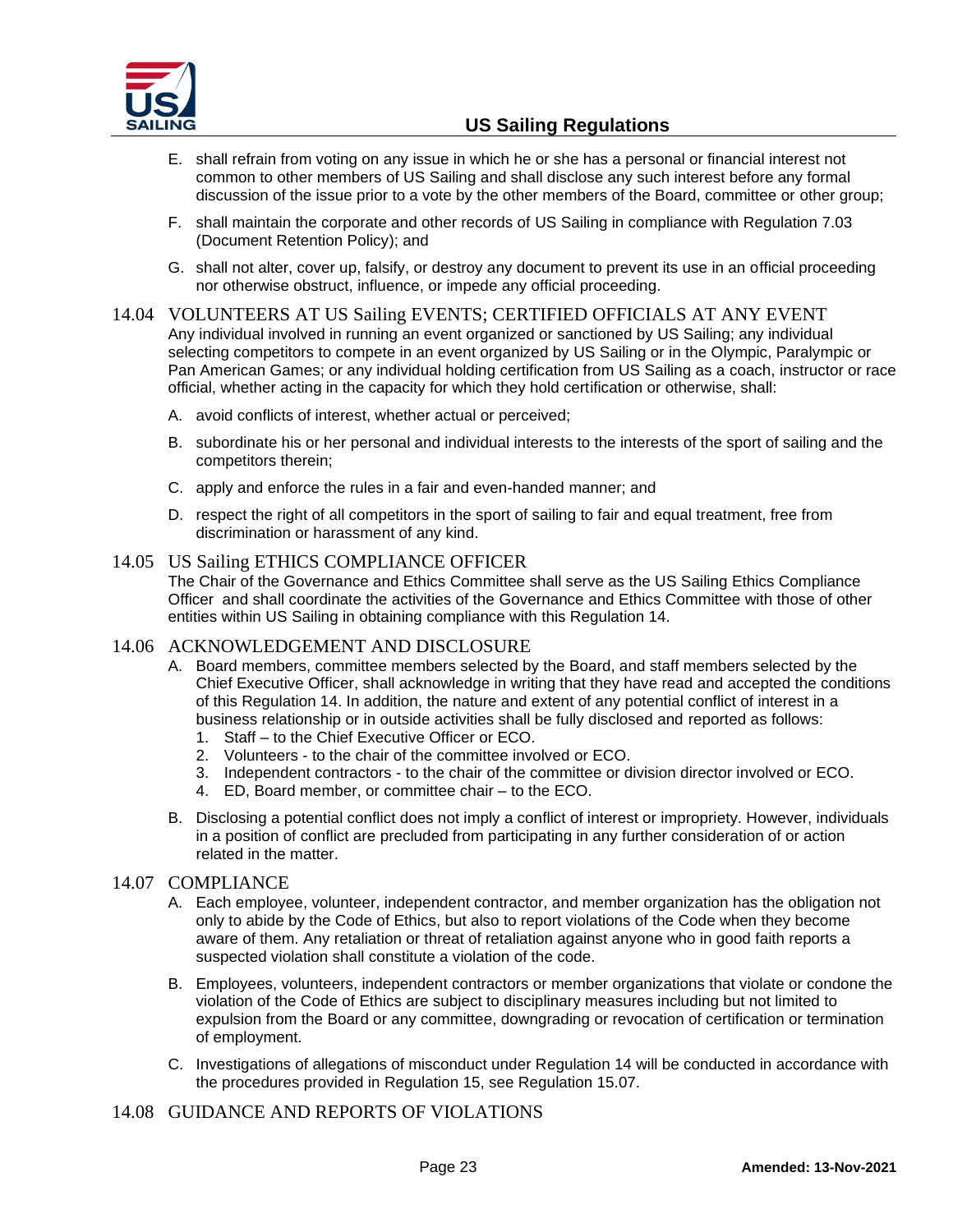

Questions or guidance regarding the applicability of this policy to specific situations, or reports of alleged violations, will be kept confidential to the extent possible, consistent with the need to conduct an adequate investigation. Questions or reports may be made by telephone directly with the Ethics Compliance Officer (Chair of the Governance and Ethics Committee), or in writing to:

Ethics Compliance Officer US Sailing 1 Roger Williams University Way Bristol, RI 02809 [EthicsComplianceOfficer@USSailing.org](mailto:EthicsComplianceOfficer@USSailing.org)

#### 14.09 US OFFSHORE OFFICIAL MEASURERS A US Offshore Official Measurer shall:

- A. avoid conflicts of interest, whether actual or perceived;
- B. subordinate his or her personal and individual interests to the interests of the sport of sailing and the competitors therein;
- C. not participate in the measurement or processing of measurements of a yacht (wholly or partly) owned, designed, or built by the Measurer; or in which the Measurer is an interested party, has acted as a consultant, or has a vested interest.

# <span id="page-23-0"></span>**15 ADMINISTRATIVE, DISCIPLINE, AND GRIEVANCE PROCEEDINGS**

## 15.01 AUTHORITY

- A. Jurisdiction. This Regulation 15 constitutes the grievance and disciplinary proceedings process of the US Sailing Review Board described in Bylaw 516. The Review Board shall have jurisdiction over the following matters:
	- 1. Administrative Proceedings. Proceedings based on a complaint filed by a member of the Association, or an individual or organization eligible to be a member of the Association, alleging a deficiency, seeking to compel the Association as a National Governing Body to comply with the requirements prescribed in the Sports Act and the USOPC Constitution.
	- 2. Grievance Proceedings. Proceedings based on a grievance filed by a member of the Association alleging the denial of any rights delineated under the Bylaws and Regulations of the Association.
	- 3. Disciplinary Proceedings. Proceedings arising under Racing Rule 69.2 or based on a report that the conduct of any member of the Association is alleged to have injured the good name of the Association or to be prejudicial to the welfare and reputation of the Association or complaints against an Association member alleging a violation of any Code of Conduct provisions applicable to the member.
- B. The Board, Review Board, Hearing Panel, arbitrator or mediator shall not have the authority to alter the standing of any boat in an event as determined by the Race Committee or Protest Committee for the event, or the appropriate Appeals Committee, nor have the authority to otherwise alter the decisions of Race, Protest, or Appeals Committees properly constituted under the RRS and any applicable US Sailing Prescriptions thereto.
- C. In all matters before the Review Board, the US Sailing Compliance Manager shall:
	- 1. Provide administrative support for the grievance and disciplinary proceedings process outlined in Sections 15.02 – 15.07;
	- 2. Ensure compliance with all applicable deadlines as provided in Sections 15.02 15.07;
	- 3. Communicate in a timely manner with all parties involved in a grievance or disciplinary proceeding;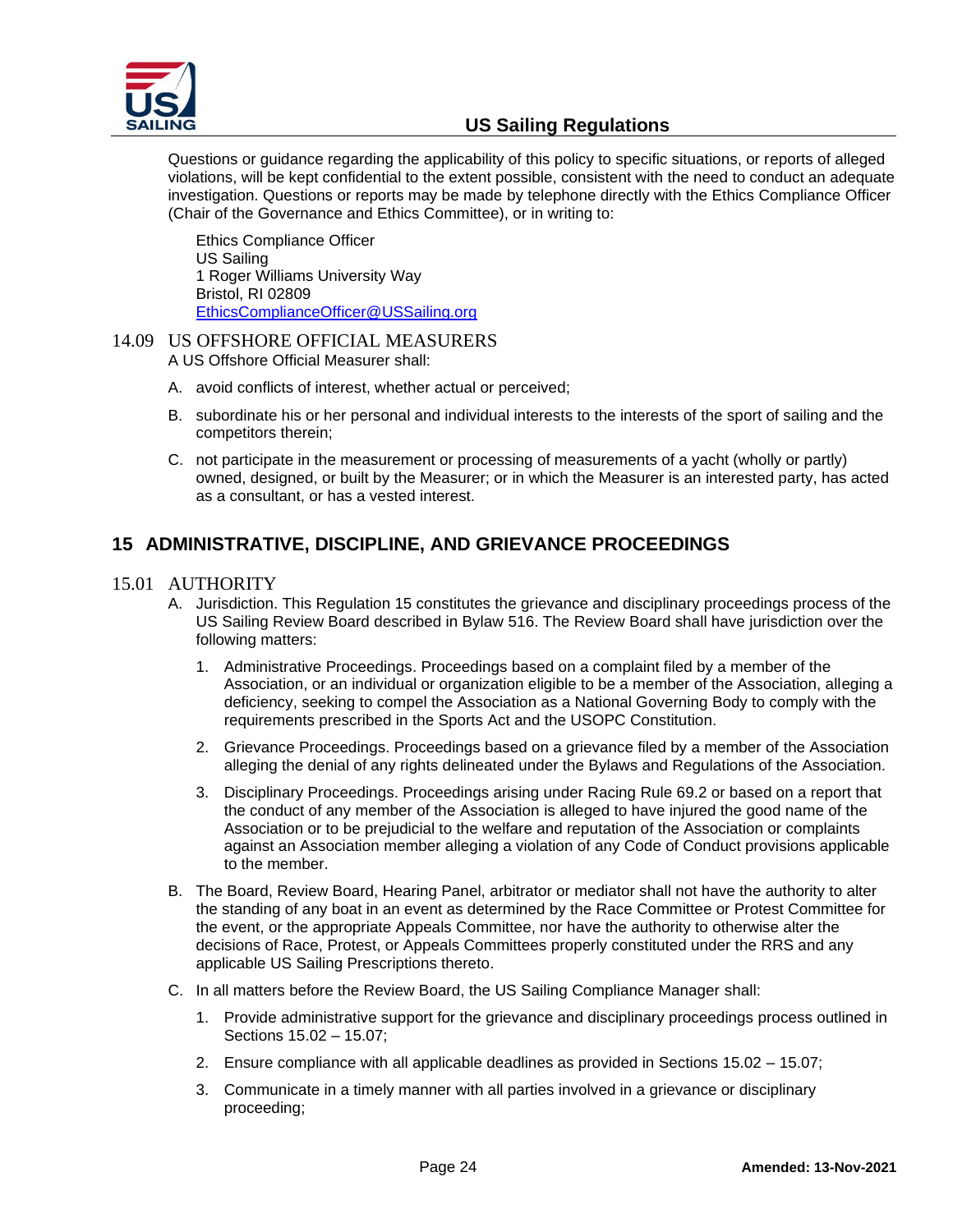

- 4. Ensure all decisions of the Review Board comply with these Regulations;
- 5. Ensure proper record keeping, documentation, retention, and storage of all Review Board filings, documentation, and decisions.

## 15.02 FILING REQUIREMENTS

- A. A person or organization shall deliver the complaint or report using the US Sailing Grievance and Administrative Proceedings Report Form to the Review Board Chair, who shall promptly refer it to the US Sailing Compliance Manager. The person or organization filing the complaint or report shall have exhausted all available US Sailing remedies prior to filing unless it can be shown that those remedies would have resulted in unnecessary delay.
- B. All complaints filed under Section 15.01 shall be filed within 60 days of the occurrence of the alleged deficiency or within 15 days of exhausting all remedies, whichever is later, except for good cause shown.
- C. A grievance filed under Section 15.01.A.2 of this Article regarding sexual misconduct shall be filed immediately to the U.S. Center for SafeSport Response and Resolution Office for their investigation and resolution.
- D. A disciplinary complaint or report of misconduct filed under Section 15.01.A.3 of this regulation, or a report received under Racing Rule 69.2 must be filed within 60 days of the occurrence of the alleged incident.

## 15.03 REVIEW OF FILING

- A. The Review Board Chair and the US Sailing Compliance Manager shall promptly investigate any complaint, grievance, or report of misconduct, seek information from the parties as to the merits of the complaint, and determine whether the complaint can be informally resolved to the satisfaction of the parties.
- B. Within 30 days of its receipt of the filing and supporting documentation, the Review Board Chair shall either:
	- 1. Render a written decision indicating that the filing complies with these regulations and that reasonable grounds exist to proceed with a hearing or mediation on the complaint, grievance, or report of misconduct. Reasonable grounds to proceed exist unless:
		- a. The Review Board Chair resolved the matter to the satisfaction of the parties,
		- b. The person or organization filing the complaint or report has not exhausted all remedies as prescribed in Section 15.02.A,
		- c. The filing should more properly be addressed by a different organization or governing body,
		- d. That prior proceedings regarding the complaint, grievance, or report of misconduct have adequately addressed the matter, or
		- e. The filing lacks merit as determined by the Review Board Chair; or
	- 2. Render a written decision indicating that the filing will not proceed to a hearing or mediation and the reason for the decision. The person or organization filing the complaint may appeal this decision in accordance with Section 15.05.
- C. If the Review Board Chair decides to proceed under Section 15.03.B.1, he or she shall:
	- 1. Immediately notify the Complainant, the Respondent, the President, and Chief Executive Officer of acceptance of the grievance and forward a copy of the Grievance and Administrative Proceedings Report Form and all evidentiary materials to the Respondent.
	- 2. Within 60 days:
		- a. Conduct a hearing in accordance with Section 15.04, or
		- b. At the discretion of the Review Board Chair, and with the consent of all parties, arrange for mediation in accordance with Section 15.03.E.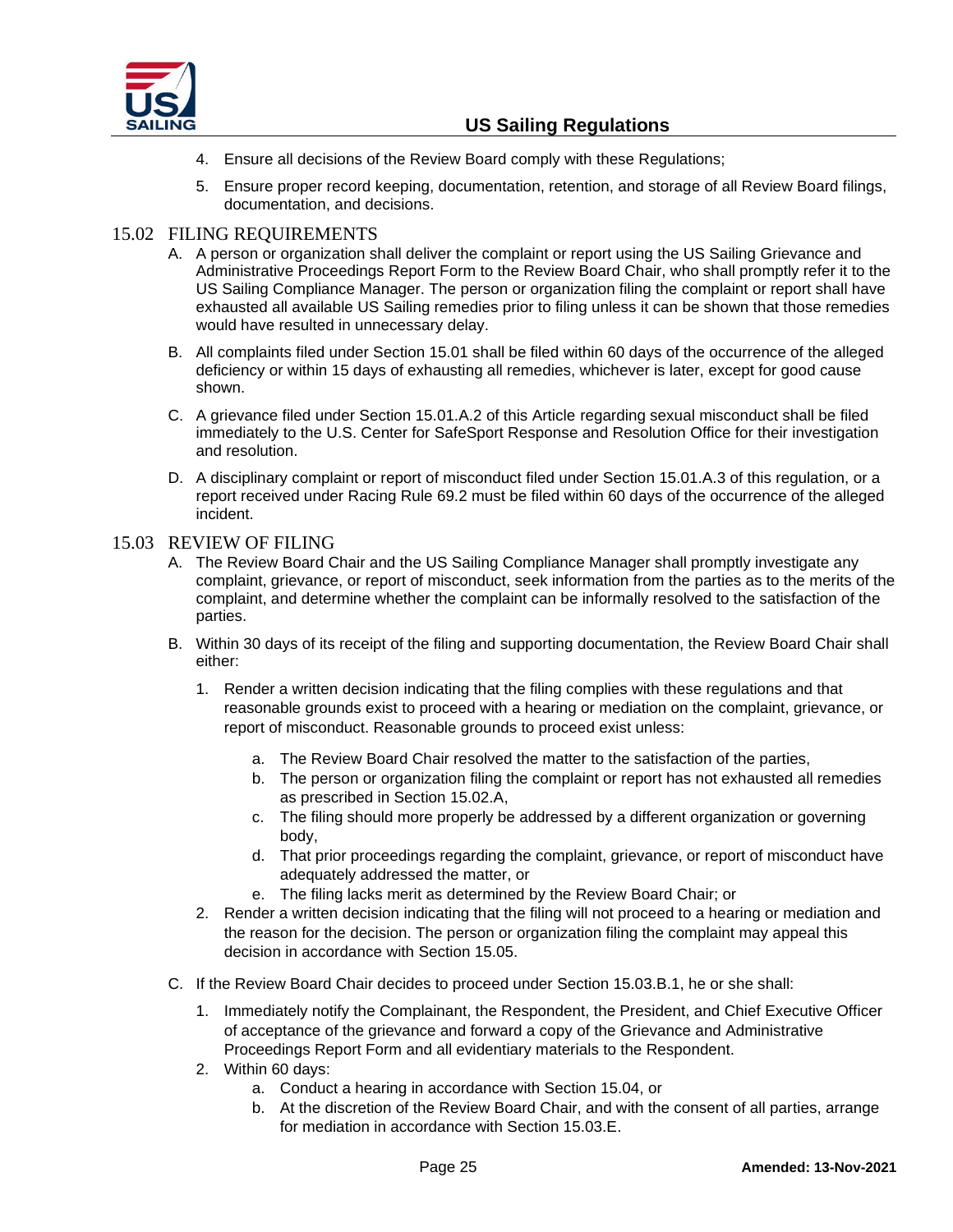

- D. When the Review Board decides to proceed with a hearing involving a disciplinary proceeding under Section 15.01.A.3., it shall within 14 days deliver a Statement of Charges specifically describing the alleged misconduct to the party or parties involved. For all disciplinary proceedings brought before the Review Board involving potential violations of the US Sailing Code of Conduct, the Governance Committee shall represent US Sailing as the Complainant.
- E. For complaints or grievances filed in accordance with 15.01.A.1. or 15.01.A.2., the Review Board may, after consultation with the parties, initially appoint a mediator. The mediator must not be a member of the hearing panel. The Association and the Parties shall use their best efforts to resolve the dispute through mediation. If mediation is unsuccessful or does not resolve the matter within 60 days of the appointment of the mediator, the Review Board shall conduct a hearing as prescribed herein. The Review Board Chair may extend this time at his or her discretion, with the consent of all parties.
- F. The Review Board at its discretion may, within the Association's jurisdiction, impose a penalty levied under Racing Rule 69 by another National Authority, and shall do so in circumstances required by Racing Rule 69.

## 15.04 HEARING PROCEDURE AND DECISION

- A. Hearing Panel Composition. When the Review Board Chair decides to conduct a hearing, he or she shall appoint a Hearing Panel of three Review Board members, at least one of whom shall be an A-Level or B-Level Sailor Athlete. The Review Board Chair shall appoint one hearing panel member to serve as Chair of the hearing panel. The Hearing Panel must be constituted of disinterested individuals.
- B. Notice of Hearing. The Review Board Chair shall provide all parties with written notice regarding the place, date, and time of the hearing no later than 30 days prior to the scheduled date of the hearing. The written notice of hearing shall include the following:
	- 1. The name of the Respondent(s),
	- 2. The name of the Complainant,
	- 3. A copy of the complaint, which shall be set forth in sufficient detail to give the Respondent(s) reasonable notice of the charges and the facts supporting the charges,
	- 4. The deadline for submitting written briefs which shall be no later than 10 days prior to the scheduled hearing,
	- 5. The place, date, and time of the hearing (including that the hearing may be conducted by conference call or other electronic means),
	- 6. The names of the members of the Hearing Panel,
	- 7. The right of appeal and the time limit to file for an appeal,
	- 8. A date, no later than 10 days prior to the hearing date, by which each party shall provide to Review Board Chair (i) a complete list of any witnesses the party will call to testify at the hearing; and (ii) a complete set of any documents, pictures, videos, or other evidence the party will rely upon at the hearing, and (iii) if a party chooses, a written brief which shall comply with the requirements herein. The Review Board Chair shall promptly provide all evidentiary materials described herein to the Hearing Panel and all other parties.
	- 9. Any other general information, including the right to be represented by counsel.
- C. Recusal and Replacement of Hearing Panel Member. Either the Complainant or Respondent may request the replacement of a hearing panel member on the basis of an alleged impartiality or conflict of interest. The request must be in writing and delivered to the Review Board Chair within 7 days of receipt of the names of the hearing panel members. The request must specify the basis for the request and provide all evidence supporting the request. The Review Board Chair shall review the objection and response, if any, of the Hearing Panel member in question. If the Review Board Chair determines in his or her sole discretion that the Hearing Panel member's service on the Hearing Panel may pose a conflict of interest or appearance of impropriety, the Review Board Chair may replace that member. The Review Board Chair shall, within five days of receipt of a request for removal, determine whether to grant the request and must notify the parties, the Chief Executive Officer, and the Board President of the decision in writing.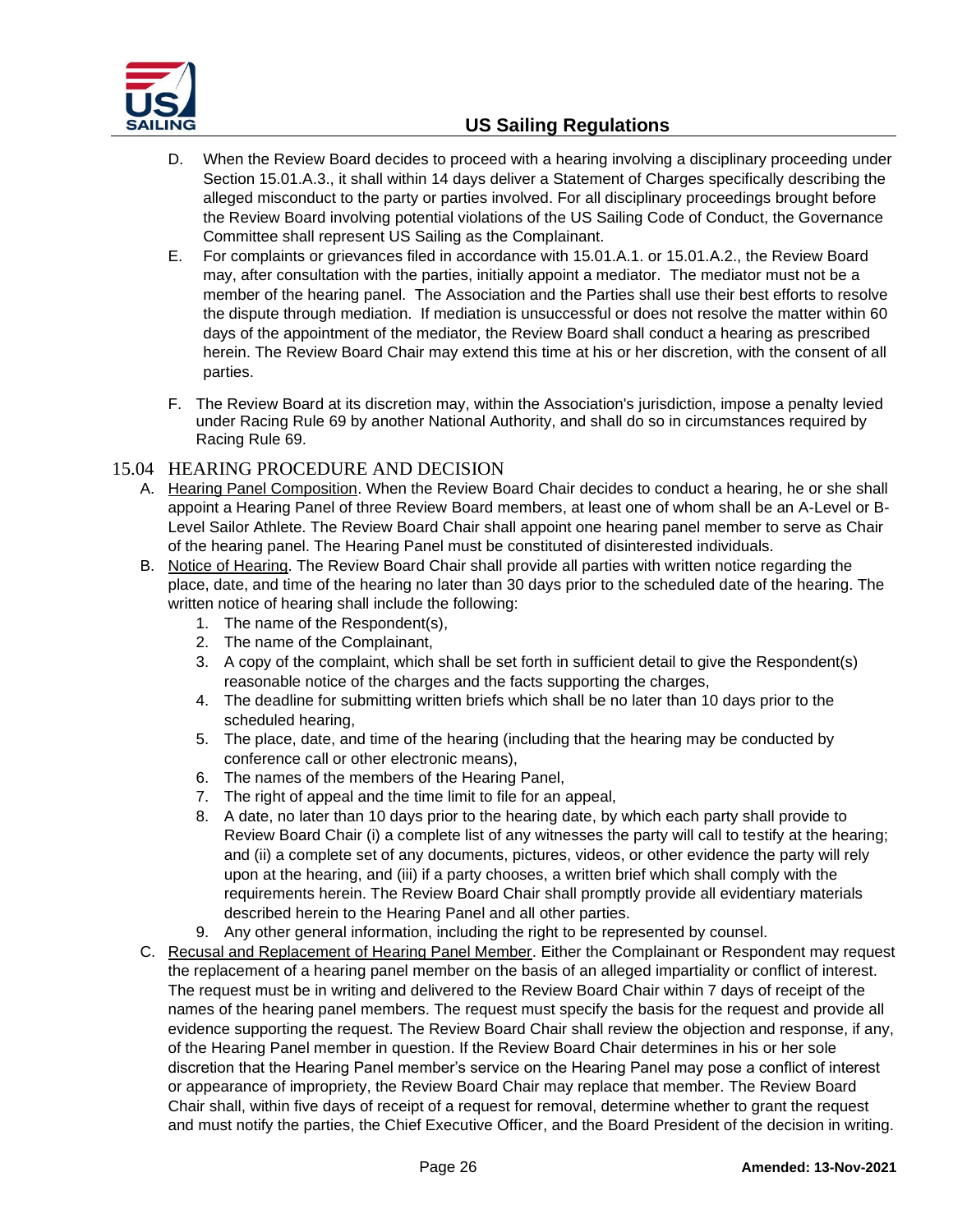

The Review Board Chair's decision is final, binding, and may not be appealed under the Bylaws or Regulations of US Sailing.

- D. Written Briefs. All parties to a complaint may submit a written brief. Briefs shall be no longer than 5000 words. Briefs shall be submitted to the Review Board Chair.
- E. Hearing Procedure. All hearings shall be conducted pursuant to the following:
	- 1. A hearing shall be conducted in person, by conference call, video conference, or other similar electronic means. Each of the parties to the grievance is responsible for presenting their case to the Hearing Panel. Each party may be represented by counsel or by any other authorized representative at their expense. Each party is responsible for selecting the witnesses who they would like to provide testimony to the Hearing Panel and arranging for those witnesses to be available at the time of the hearing. Upon the request of either party or the determination of the Hearing Panel, the hearing may be closed, or the witnesses sequestered. The hearing may proceed in the absence of any party who fails to be available at the appointed time and judgement shall not be reached merely because of the person's absence. If the Hearing Panel Chair determines that the hearing cannot proceed without the absent party, the Hearing Panel Chair may adjourn the hearing and reschedule it for such time as the absent party can be presented. All hearings shall be recorded and a transcript of the hearing shall be entered into the record upon completion of the hearing.
	- 2. Time Limits. Unless otherwise agreed to by the parties, each party shall have equal time to present its case, not to exceed 1 hour. However, if there is more than one Complainant, the Complainants shall divide the maximum allocated time of not more than 1 hour among the Complainants. If there is more than one Respondent, the Respondents shall divide the maximum allocated time of not more than 1 hours among the Respondents. Upon showing of good cause, the Hearing Panel Chair may increase the time limits.
	- 3. Burden of Proof. For disciplinary proceedings brought under Section 15.01.A.3 the burden shall be upon the Complainant to prove the allegations contained in the complaint to the comfortable satisfaction of the Hearing Panel. For all other proceedings before a hearing panel, the burden shall be upon the Complainant to prove the allegations contained in the complaint by a preponderance of the evidence.
	- 4. Evidence. Copies of any documents, video files, or other tangible evidence that any party wishes the Hearing Panel to consider shall be delivered to the Review Board Chair no later than 10 days in advance of the hearing. Any evidence attempted to be submitted after this deadline will only be permitted at the discretion of the Review Board Chair with good cause shown. The Review Board Chair shall promptly deliver all evidentiary materials to the Hearing Panel and all parties. In the event that a party in a grievance hearing wishes the Hearing Panel to consider documentary evidence, the party offering such evidence must provide some testimony explaining the source of the documentary evidence (such as testimony that a video clip accurately shows the events depicted and that the video clip was not edited or altered, other than by excising the excerpt depicting the incident upon which the grievance is based from a longer video). The Hearing Panel will not consider written statements, declarations or affidavits from witnesses who do not participate in the grievance hearing as doing so would deprive the other party of an opportunity to question the person providing the written statement, declaration, or affidavit
	- 5. Order of Presentation. The Hearing Panel Chair will administer the grievance hearing. The hearing shall commence by the recording of the place, time, and date of the hearing, and the presence of the Hearing Panel members, parties, counsel, if any, and other witnesses or observers. The Hearing Panel Chair shall have full discretion to grant requests to change the order of presentation or alter the time limits. The order of presentation shall be as follows:
		- a. Opening statement(s) of Complainant(s)
		- b. Opening statement(s) of Respondent(s)
		- c. Presentation of evidence by Complainant(s)
		- d. Presentation of evidence by Respondent(s)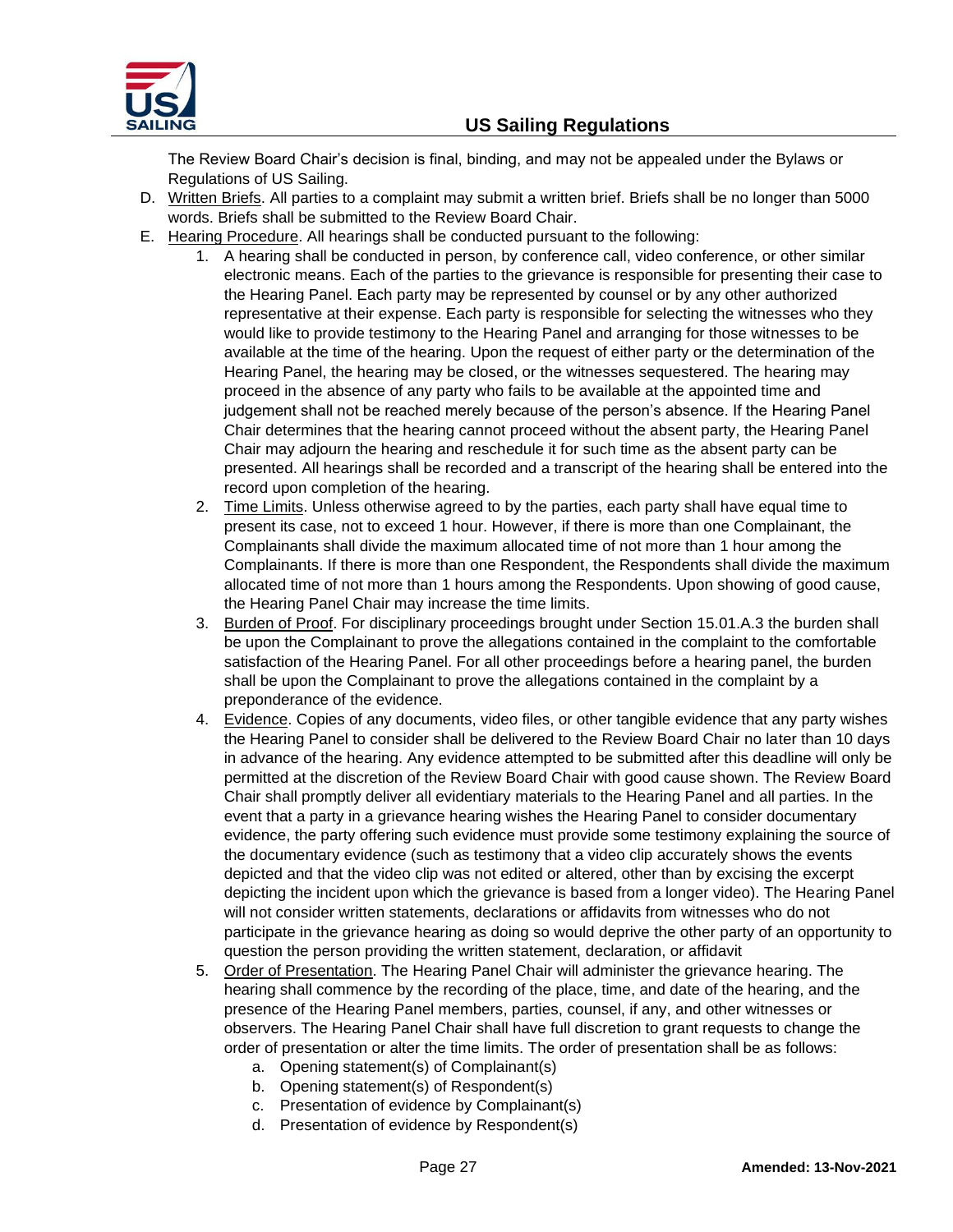

- e. Presentation of rebuttal evidence by Complainant(s)
- f. Presentation of rebuttal evidence by Respondent(s)
- g. Closing statement(s) by Complainant(s)
- h. Closing statement(s) by Respondent(s)
- 6. Opening Statement. Each party may present an opening statement setting forth generally the party's view of the issues in dispute, the relief sought and what they hope to prove with the presentation of evidence.
- 7. Presentation of Evidence. The Complainant may present his or her claims, proofs, and witnesses, who shall be subject to cross-examination by the other party and the Hearing Panel. Respondent may then present his or her claims, proofs, and witnesses, who shall also be subject to crossexamination by the other party and the Hearing Panel. The Hearing Panel may question any person at any time.
	- a. Witnesses. The purpose of providing testimony to the Hearing Panel is to provide the Hearing Panel with facts regarding the incident that forms the basis for the grievance. Therefore, witnesses should restrict their testimony to providing those facts, and should not: (a) argue with the testimony provided by the other party's witnesses or (b) testify regarding matters not pertinent to the grievance. The Hearing Panel Chair may interrupt a witness who attempts to provide such testimony, direct the witness to restrict his or her testimony to relevant facts and, in extreme cases, preclude the witness from providing additional testimony.
	- b. Cross Examinations. The purpose of a cross-examination is to clarify the testimony provided by a witness, it is not to argue with the witness, provide testimony rebutting the witness' testimony or to provide argument as to why the witness' testimony does or does not support the grievance. The Hearing Panel Chair may interrupt a party's crossexamination if the Hearing Panel Chair deems it to be improper and, in extreme cases, may preclude a party from further questioning of a witness.
- 8. Closing Statement. Following the conclusion of each party's presentation of evidence, each party will be given an opportunity to present a short argument explaining why they believe the evidence presented to the Hearing Panel supports its position. These closing statements shall not exceed 5 minutes.
- F. Decision. No later than 14 days after the conclusion of the hearing, the Hearing Panel shall render a decision in writing. The decision shall include the facts determined by the Panel, the grounds and reasoning for the decision, and any directives or penalties imposed. Facts found by the Hearing Panel are final and not subject to any reconsideration, review, or appeal. The decision of the Hearing Panel shall be binding on all parties unless appealed in accordance with Regulation 15.05. All parties will be notified of the Hearing Panel's decision via e-mail. The Review Board shall have the authority to stay the enforcement of its decision during the time allowed for appeal, with the decision going into effect automatically if no appeal is perfected during the allowable period.

## 15.05 APPEALS

- A. A party may appeal an initial decision to deny a hearing made under section 15.03.B.2 or the decision of a Hearing Panel under Section 15.04 F. A party may appeal a decision or its procedures, but not the facts found. Any such notice of appeal must be submitted not later than 14 days after receipt of the hearing panel decision. An Appeal shall be submitted to the Review Board Chair using the Review Board Appeal Form provided by US Sailing.
- B. Upon receiving written notice of appeal, the Review Board Chair shall promptly notify, in writing, and deliver a copy of the notice of appeal to the, Chief Executive Officer, the President, the Hearing Panel Chair, and all other parties to the proceeding.
- C. All parties to the appeal may file a written brief no longer than 5000 words with the Review Board Chair not later than 21 days after delivery of the notice of appeal. The Review Board Chair shall promptly deliver copies of written briefs to all parties to the appeal.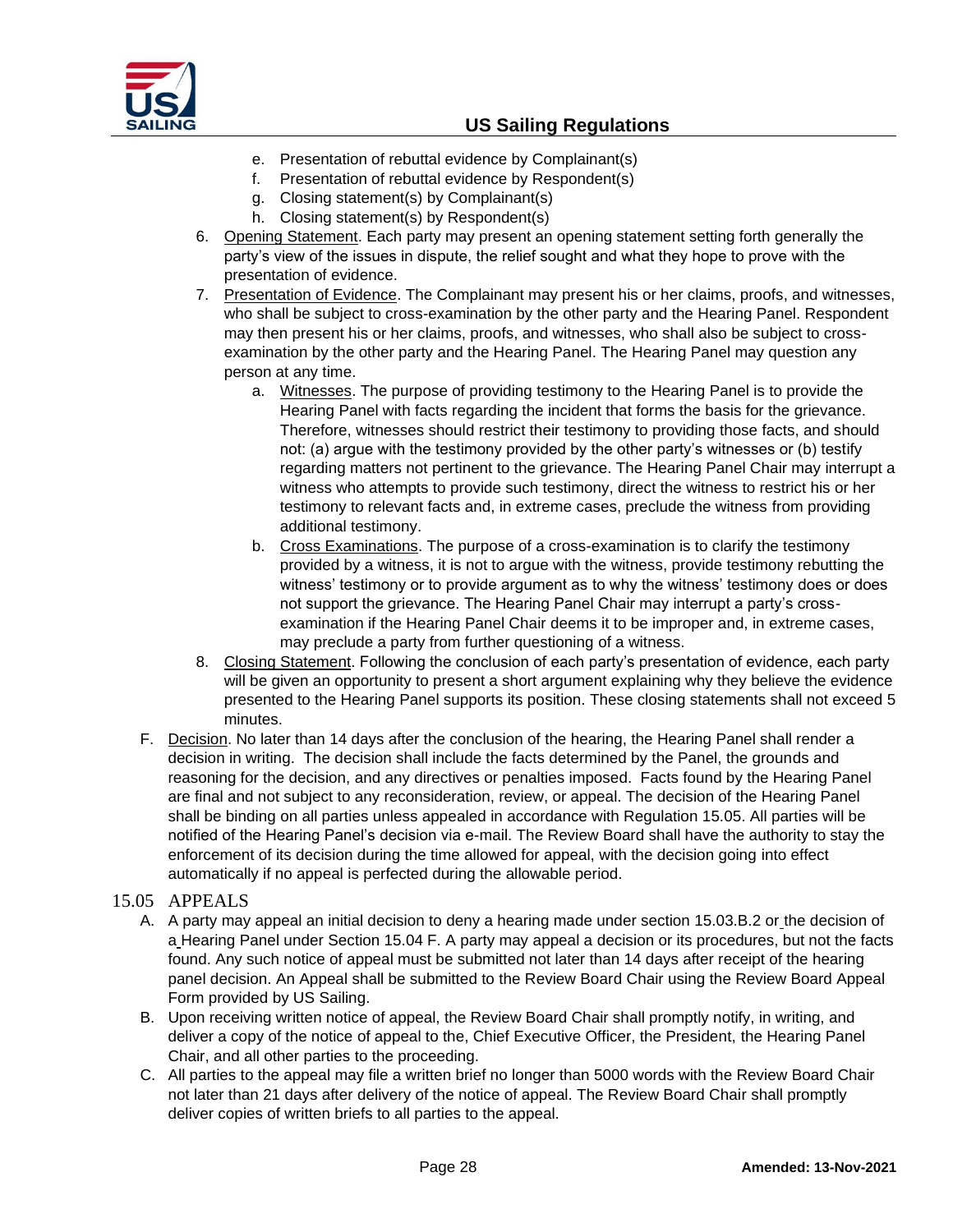

- D. Appeals Panel Composition. For appeals filed in accordance with Regulation 15.05.A the Review Board Chair shall appoint an Appeals Panel of at least three Review Board members, at least 1/3 of whom shall be A-Level or B-Level Sailor Athletes. A member taking part in the appeal must not have been a member of the Hearing Panel.
- E. Appeals Panel Decision. No later than 30 days after receipt of the notice of appeal, the Appeals Panel shall meet in person, by conference or video call, or other similar electronic means to review the appeal and issue a written decision. The Appeals Panel shall conduct a review of the parties' submissions, the decision under appeal, and record of the proceeding and within 14 days issue a written decision affirming, modifying, remanding, or reversing the decision under appeal. For appeals from a Hearing Panel decision, the Appeals Panel shall make its decision based exclusively on the written or recorded record and statements received at the Hearing Panel hearing. The Appeals Panel decision must be in writing and contain the grounds for the decision. The Appeals Panel may affirm, modify, or reverse the decision of the Hearing Panel, or remand for further proceedings. The decision shall be delivered to the parties to the proceeding, the Chief Executive Officer, and the President. The decision of the Appeals Panel shall be final on its terms
- F. Standard of Review. An appeal of a decision of a Hearing Panel will be based solely upon an allegation that such panel acted erroneously and must include the allegation that the Hearing Panel incorrectly interpreted or applied the applicable U.S. Sailing Bylaws, Regulations, or rules, or erred in the analysis of such bylaws or rules as applied to the facts found. The standard of review to be applied by the Appeals Panel shall be whether the Hearing Panel (1) committed clear error, (2) acted in an arbitrary or capricious manner in its ruling, or (3) issued a ruling not supported by substantial evidence.
- G. If an appeal arises from a controversy involving the recognition of the Association as a national governing body, or involving the opportunity of any amateur athlete, coach, trainer, manager, administrator or official to participate in amateur athletic competition, as provided in the Constitution or Bylaws of the USOPC, the aggrieved party may request arbitration in accordance with 15.05.H.
- H. If arbitration is requested in accordance with 15.05.G, the appeal shall be submitted to binding arbitration conducted in accordance with the commercial rules of the American Arbitration Association. Such arbitration shall be conducted at the office of the American Arbitration Association nearest to the head office of this Association unless the parties otherwise agree.

## 15.06 TIME, NOTICES, COSTS

- A. For good cause shown, the Review Board Chair may shorten the time for submissions, responses, hearings, and decisions under this Article.
- B. Any statement, decision, or notice herein required to be made or delivered shall be in writing and shall be delivered by electronic mail to the specified person or organization at the address in the records of the Association. Upon written request of the member, the Association shall deliver such statement, decision, or notice by first class mail. Delivery may be proved by written admission or by certified mail return receipt.
- C. The Review Board may, subject to any contrary or prior agreement by the parties and in the light of all the circumstances and the outcome of the Hearing Panel or arbitration decision, order a party to pay the whole or part of reasonable expenses incurred by the Association or the other party in presenting its case, including costs incurred for legal representatives and witnesses. Any costs of an arbitration proceeding shall be borne by the party against whom the decision is rendered except as otherwise agreed by the parties or ordered by the arbitrator.
- D. All transcripts of proceedings shall be made available to each interested party upon request and payment of costs associated with providing the transcript.

## 15.07 DISCIPLINARY ACTION NOTICES All disciplinary decisions made under this Regulation 15 shall be made available on the US Sailing website.

15.08 EXCEPTIONS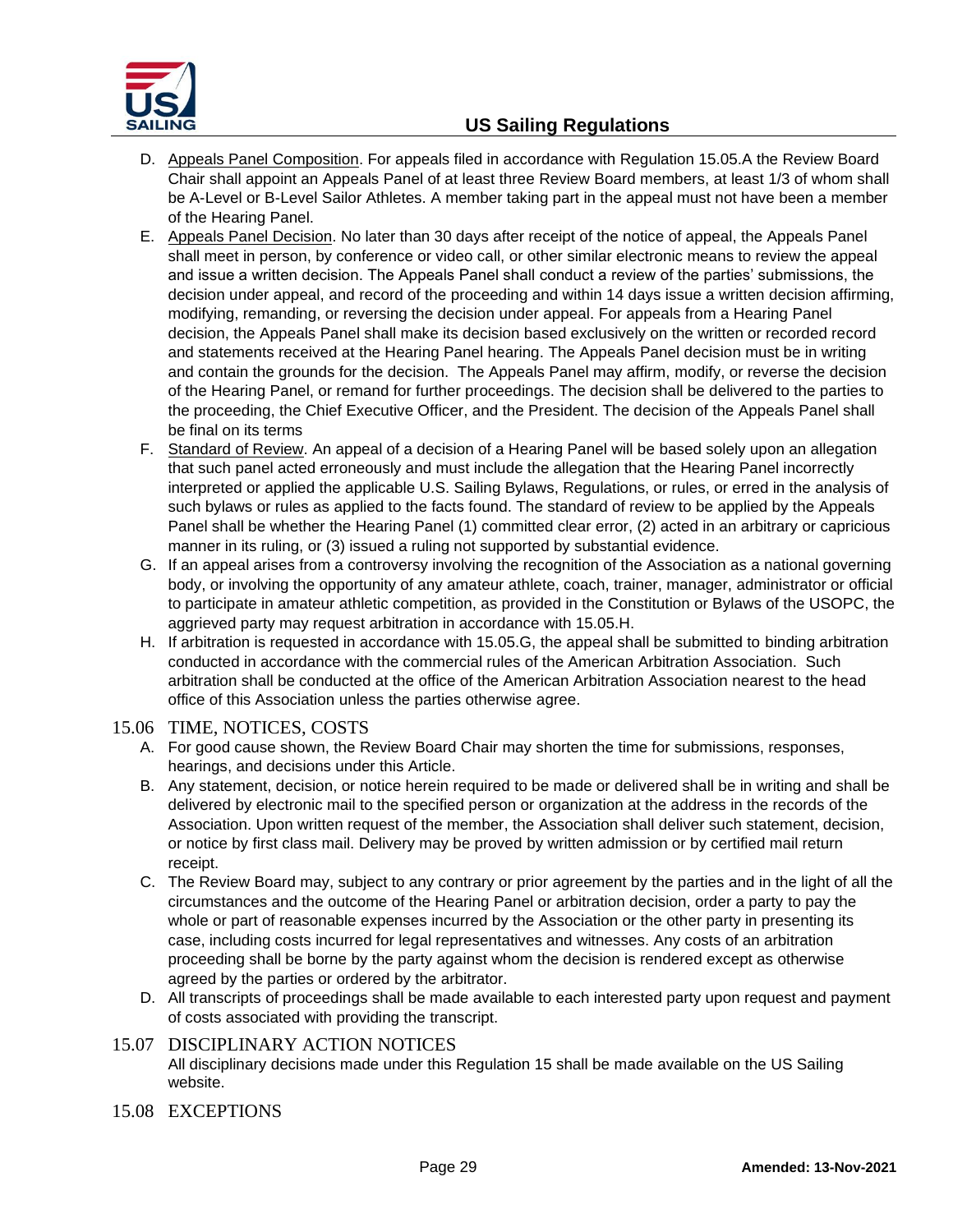

A. The responsibility for the investigation and determination of whether a staff member, other than the Chief Executive Officer, has committed a breach of Regulations 13.04, 13.05, or 14 when acting as an employee of US Sailing shall be the responsibility of the Chief Executive Officer, and regulations 15.02 through 15.06 do not apply.

# <span id="page-29-0"></span>**16 AWARDS**

## 16.01 AWARDS & RECOGNITION

US Sailing awards are listed below with the body that manages the selection of the award recipients. New awards and trophies will be accepted, with approval of the Board, provided sufficient donor funds are set aside for maintenance, shipping and insurance.

#### Board of Directors and President

- 1. Herreshoff Award US Sailing's most prestigious award, presented annually to the individual who has made an outstanding contribution to the sport of sailing in this country in an associated activity.
- 2. US Sailing Yachtsman and Yachtswoman of the Year Award Recognizes outstanding on-thewater achievement within the calendar year.
- 3. President's Award to those who have contributed above and beyond to the support and advancement of US Sailing and the sport of sailing. This special award may be presented at the discretion of the President as often as is merited.

#### Community Sailing

- 4. Creative Innovation in Sailing Programming Award to an individual or program that has made notable contributions to promote public access sailing in the development of new and different forms of teaching sailing.
- 5. Excellence in Instruction Award to an individual that has made notable contributions to promote public access sailing by instructing sailing at a program.
- 6. Marty Luray Award to an individual or organization for a notable contribution to promote public access sailing on a national level.
- 7. More than 10 Years of Hallmark Performance Award to a program that has made notable contributions to promote public access sailing for ten years or more; Community Sailing **Committee**
- 8. Outstanding Contributions to the Development of Community Sailing Award to an individual that has made notable contributions to promote public access sailing in the development and organization of a program, facility, or in the development of curriculum and safety plans for a program.
- 9. Outstanding Director of a New Program Award to an individual that has made notable contributions to promote public access sailing in the development of a new program.
- 10. Outstanding Director of a Seasonal Program Award to an individual that has made notable contributions to promote public access sailing in the development and organization of a seasonal program.
- 11. Outstanding Director of a Year-Round Program Award to an individual that has made notable contributions to promote public access sailing in the development and organization of a yearround program.
- 12. Outstanding Leadership Award to an individual that has made notable contributions to promote public access sailing by leading the development and organization of a program.
- 13. Outstanding New Program Award to a program that has made notable contributions to promote public access sailing in its first year.
- 14. Outstanding Organizational Support Award to an individual that has made notable contributions to promote public access sailing in the development and organization of a program.
- 15. Outstanding Outreach and Inclusion Award to a Program Director or Program that has made notable contributions to promote public access sailing by finding and including people in their program that would normally have no access to sailing.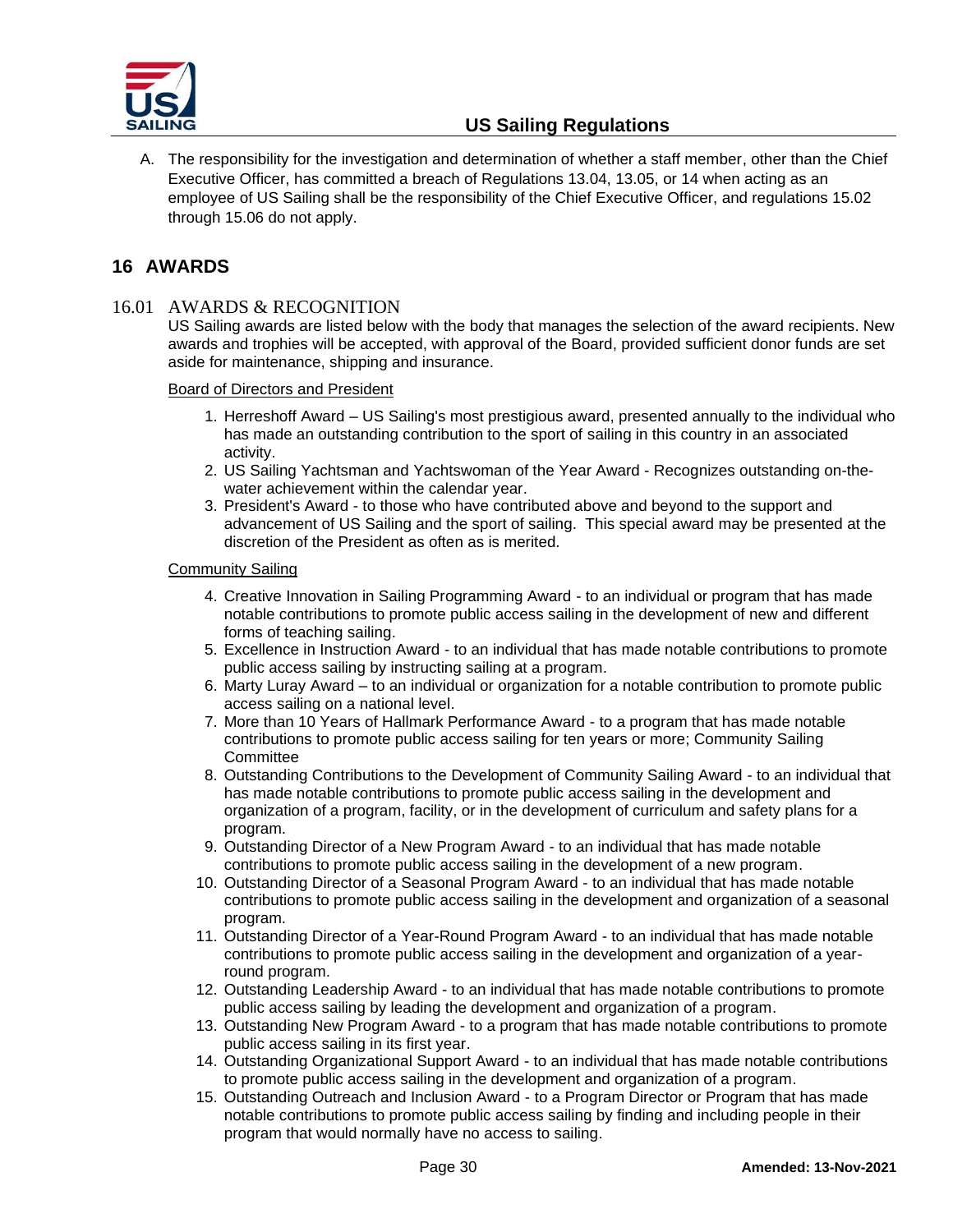

- 16. Outstanding Program for Disabled Sailors Award to a program that has made notable contributions to promote public access sailing for people with disabilities; Community Sailing **Committee**
- 17. Outstanding Seasonal Program Award to a program that has made notable contributions to promote public access sailing.
- 18. Outstanding Year-Round Program Award to a program that has made notable contributions to promote public access sailing.

#### Education Committee

- 19. Captain Joe Prosser Award For Excellence in Sailing Instruction to an organization which has made an exemplary contribution toward improving the quality and safety in the training or instruction of sailors.
- 20. The Sail Training Service and Support Award in Honor of Virginia Long honors individuals who, through their efforts, unselfishly assist and enable a sailing program or sailing instruction in a supportive role.
- 21. Timothea Larr Award to a person who through leadership and long dedication has made an outstanding contribution toward the encouragement, standardization and advancement of sailor education, training, and safety in the United States.

#### Para Sailing Committee

22. Gay S. Lynn Memorial Trophy for Outstanding Service to Disabled Sailing and Sailors recognizes outstanding service, over a significant period of time to disabled sailing and disabled sailors in the United States.

#### One Design Class Association Committee

- 23. One-Design Club recognizes administrative excellence, fleet growth, creative programming, regatta support, member contribution -- at regional, national and international levels -- of the onedesign yacht club of the year.
- 24. One-Design Creativity recognizes outstanding individual creativity and contribution to the year's most innovative one design event of national or international significance.
- 25. One-Design Leadership recognizes individual initiative, enthusiasm, organizing ability and leadership in creating the outstanding fleet building program.
- 26. One-Design Regatta recognizes excellence in development, promotion, and management by organizers and sponsors of the year's outstanding MULTI-CLASS REGIONAL regatta.
- 27. The John F. Gardiner Jr. Trophy for One-Design Service recognizes distinguished service and leadership in the promotion of one-design sailing and class organization.

#### Race Administration Committee

28. Harman Hawkins Trophy - to an individual who has made outstanding contributions to the sport of sailing in the field of Race Administration.

#### Race Management Committee

29. St. Petersburg Yacht Club Trophy – recognizes excellence in race management and is awarded to the club which ran the best regatta during the year.

#### Safety at Sea Committee

30. The [Arthur B. Hanson](http://www.ussailing.org/safety/Rescues/ABHBiography.htm_) Rescue Medal - to skippers of pleasure boats or race support vessels who effect rescues of victims from U.S. waters or those which occur in races originating or terminating in a U.S. port. The award recognizes significant accomplishment in seamanship which has saved a life.

#### Sportsmanship Committee

31. National Sportsmanship Award (W. Van Alan Clark, Jr. Trophy) – Recognizes outstanding sportsmanship.